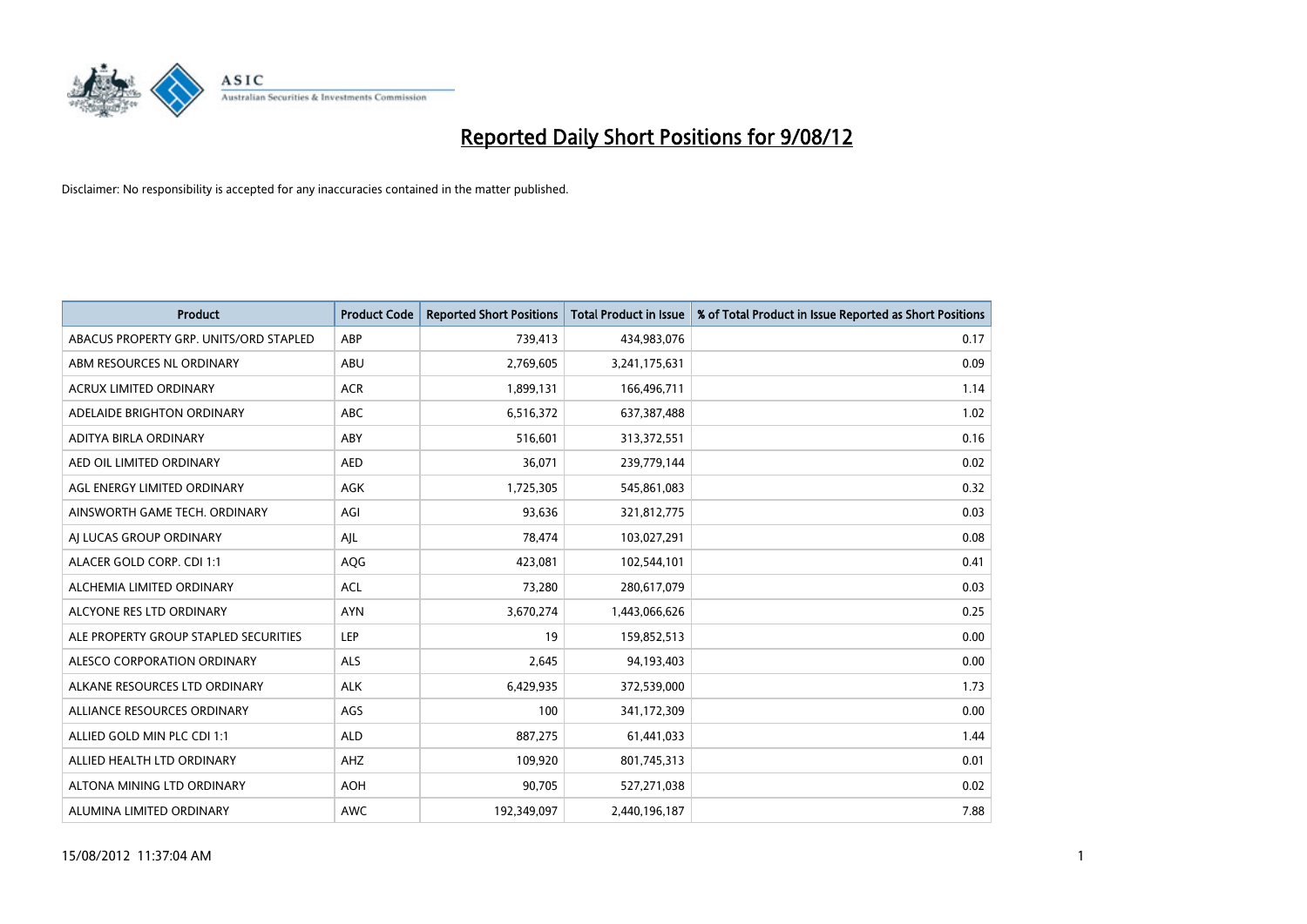

| <b>Product</b>                          | <b>Product Code</b> | <b>Reported Short Positions</b> | <b>Total Product in Issue</b> | % of Total Product in Issue Reported as Short Positions |
|-----------------------------------------|---------------------|---------------------------------|-------------------------------|---------------------------------------------------------|
| AMCOR LIMITED ORDINARY                  | <b>AMC</b>          | 3,476,216                       | 1,206,684,923                 | 0.29                                                    |
| AMP LIMITED ORDINARY                    | AMP                 | 9,373,035                       | 2,894,931,180                 | 0.32                                                    |
| AMPELLA MINING ORDINARY                 | <b>AMX</b>          | 5,100,398                       | 246,800,493                   | 2.07                                                    |
| ANGLOGOLD ASHANTI CDI 5:1               | AGG                 |                                 | 89,207,765                    | 0.00                                                    |
| ANSELL LIMITED ORDINARY                 | <b>ANN</b>          | 4,716,846                       | 130,656,668                   | 3.61                                                    |
| ANTARES ENERGY LTD ORDINARY             | <b>AZZ</b>          | 407,851                         | 258,000,000                   | 0.16                                                    |
| ANZ BANKING GRP LTD ORDINARY            | <b>ANZ</b>          | 8,948,422                       | 2,715,981,237                 | 0.33                                                    |
| APA GROUP STAPLED SECURITIES            | <b>APA</b>          | 12,024,033                      | 644,485,583                   | 1.87                                                    |
| APN NEWS & MEDIA ORDINARY               | <b>APN</b>          | 19,493,249                      | 649,010,756                   | 3.00                                                    |
| AQUARIUS PLATINUM. ORDINARY             | <b>AOP</b>          | 11,527,527                      | 470,312,578                   | 2.45                                                    |
| AQUILA RESOURCES ORDINARY               | <b>AQA</b>          | 6,570,714                       | 411,804,442                   | 1.60                                                    |
| ARAFURA RESOURCE LTD ORDINARY           | <b>ARU</b>          | 4,807,003                       | 396,004,144                   | 1.21                                                    |
| ARB CORPORATION ORDINARY                | <b>ARP</b>          | 12,285                          | 72,481,302                    | 0.02                                                    |
| ARDENT LEISURE GROUP STAPLED SECURITIES | AAD                 | 609,317                         | 334,209,401                   | 0.18                                                    |
| ARGO INVESTMENTS ORDINARY               | <b>ARG</b>          | 190                             | 625,946,521                   | 0.00                                                    |
| ARISTOCRAT LEISURE ORDINARY             | ALL                 | 18,780,166                      | 550,502,889                   | 3.41                                                    |
| ARRIUM LTD ORDINARY                     | ARI                 | 29,951,186                      | 1,345,665,626                 | 2.23                                                    |
| ASCIANO LIMITED ORDINARY                | <b>AIO</b>          | 5,971,588                       | 975,385,664                   | 0.61                                                    |
| ASG GROUP LIMITED ORDINARY              | <b>ASZ</b>          | 899,152                         | 172,152,079                   | 0.52                                                    |
| ASPEN GROUP ORD/UNITS STAPLED           | APZ                 | 56,493                          | 600,507,326                   | 0.01                                                    |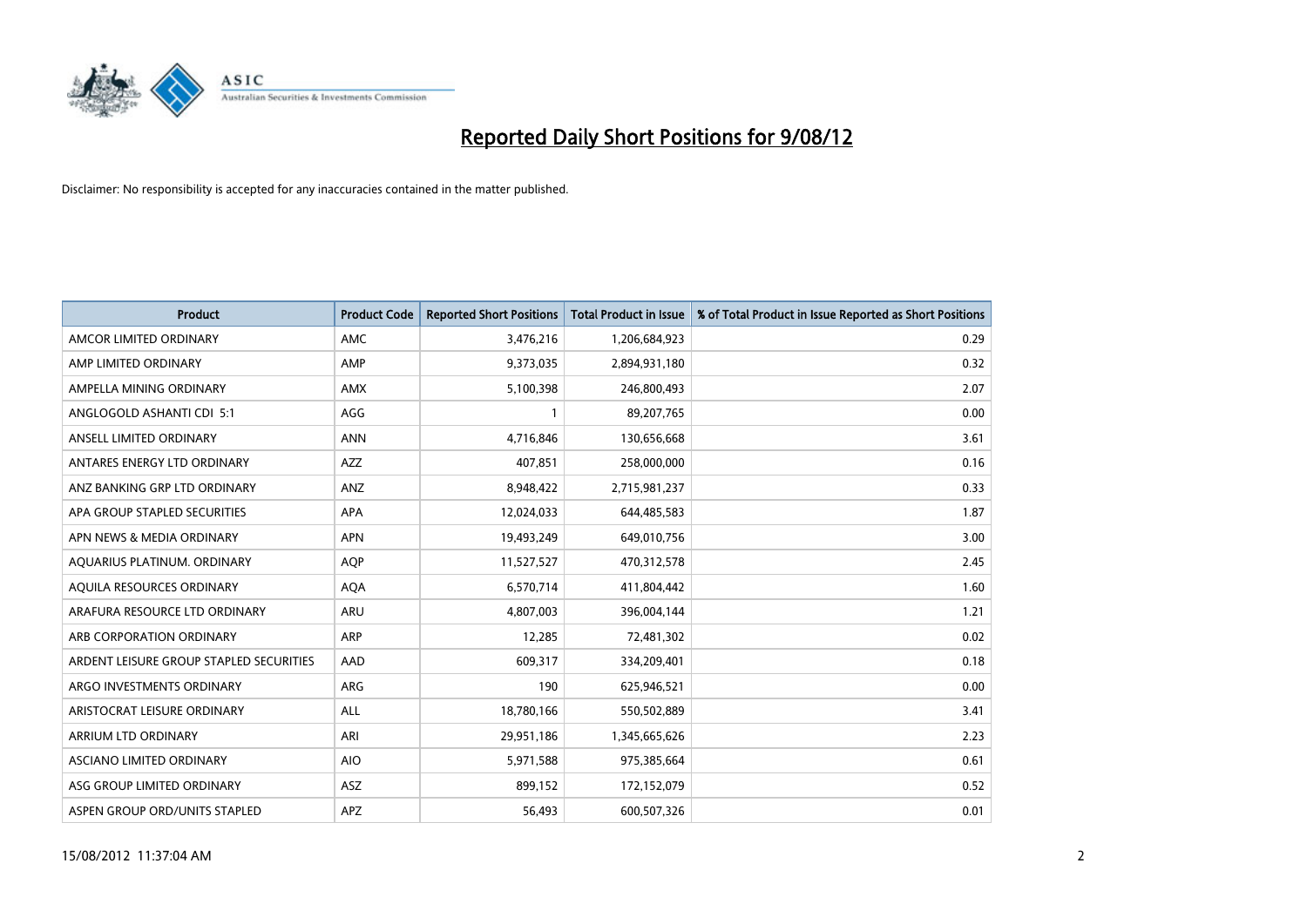

| <b>Product</b>                          | <b>Product Code</b> | <b>Reported Short Positions</b> | <b>Total Product in Issue</b> | % of Total Product in Issue Reported as Short Positions |
|-----------------------------------------|---------------------|---------------------------------|-------------------------------|---------------------------------------------------------|
| ASPIRE MINING LTD ORDINARY              | <b>AKM</b>          | 269,379                         | 620,594,556                   | 0.04                                                    |
| ASTRO JAP PROP GROUP STAPLED SECURITIES | AJA                 | 2,526                           | 58,445,002                    | 0.00                                                    |
| ASX LIMITED ORDINARY                    | <b>ASX</b>          | 3,958,488                       | 175,136,729                   | 2.26                                                    |
| ATLAS IRON LIMITED ORDINARY             | AGO                 | 8,617,819                       | 904,580,993                   | 0.95                                                    |
| <b>AURORA OIL &amp; GAS ORDINARY</b>    | <b>AUT</b>          | 7,486,029                       | 446,595,778                   | 1.68                                                    |
| AUSDRILL LIMITED ORDINARY               | <b>ASL</b>          | 1,439,019                       | 304,397,289                   | 0.47                                                    |
| AUSENCO LIMITED ORDINARY                | <b>AAX</b>          | 486.058                         | 123,872,665                   | 0.39                                                    |
| AUSGOLD LIMITED ORDINARY                | <b>AUC</b>          | 50,000                          | 130,668,771                   | 0.04                                                    |
| <b>AUSTAL LIMITED ORDINARY</b>          | ASB                 | 191,494                         | 188,193,007                   | 0.10                                                    |
| AUSTIN ENGINEERING ORDINARY             | ANG                 | 11,835                          | 72,314,403                    | 0.02                                                    |
| AUSTRALAND PROPERTY STAPLED SECURITY    | <b>ALZ</b>          | 424,289                         | 576,846,597                   | 0.07                                                    |
| AUSTRALIAN AGRICULT, ORDINARY           | AAC                 | 420,683                         | 312,905,085                   | 0.13                                                    |
| AUSTRALIAN INFRASTR. UNITS/ORDINARY     | <b>AIX</b>          | 11,283,545                      | 620,733,944                   | 1.82                                                    |
| AUSTRALIAN OIL CO. ORDINARY             | <b>AOC</b>          | 5,000                           | 74,185,512                    | 0.01                                                    |
| AUSTRALIAN PHARM, ORDINARY              | API                 | 172,087                         | 488,115,883                   | 0.04                                                    |
| AUTOMOTIVE HOLDINGS ORDINARY            | AHE                 | 902                             | 260,579,682                   | 0.00                                                    |
| AVIENNINGS LIMITED ORDINARY             | AVI                 | 575,001                         | 274,588,694                   | 0.21                                                    |
| AWE LIMITED ORDINARY                    | <b>AWE</b>          | 3,559,225                       | 521,871,941                   | 0.68                                                    |
| AZIMUTH RES LTD ORDINARY                | <b>AZH</b>          | 1,245,997                       | 401,518,304                   | 0.31                                                    |
| AZUMAH RESOURCES ORDINARY               | <b>AZM</b>          | 500,000                         | 333,714,096                   | 0.15                                                    |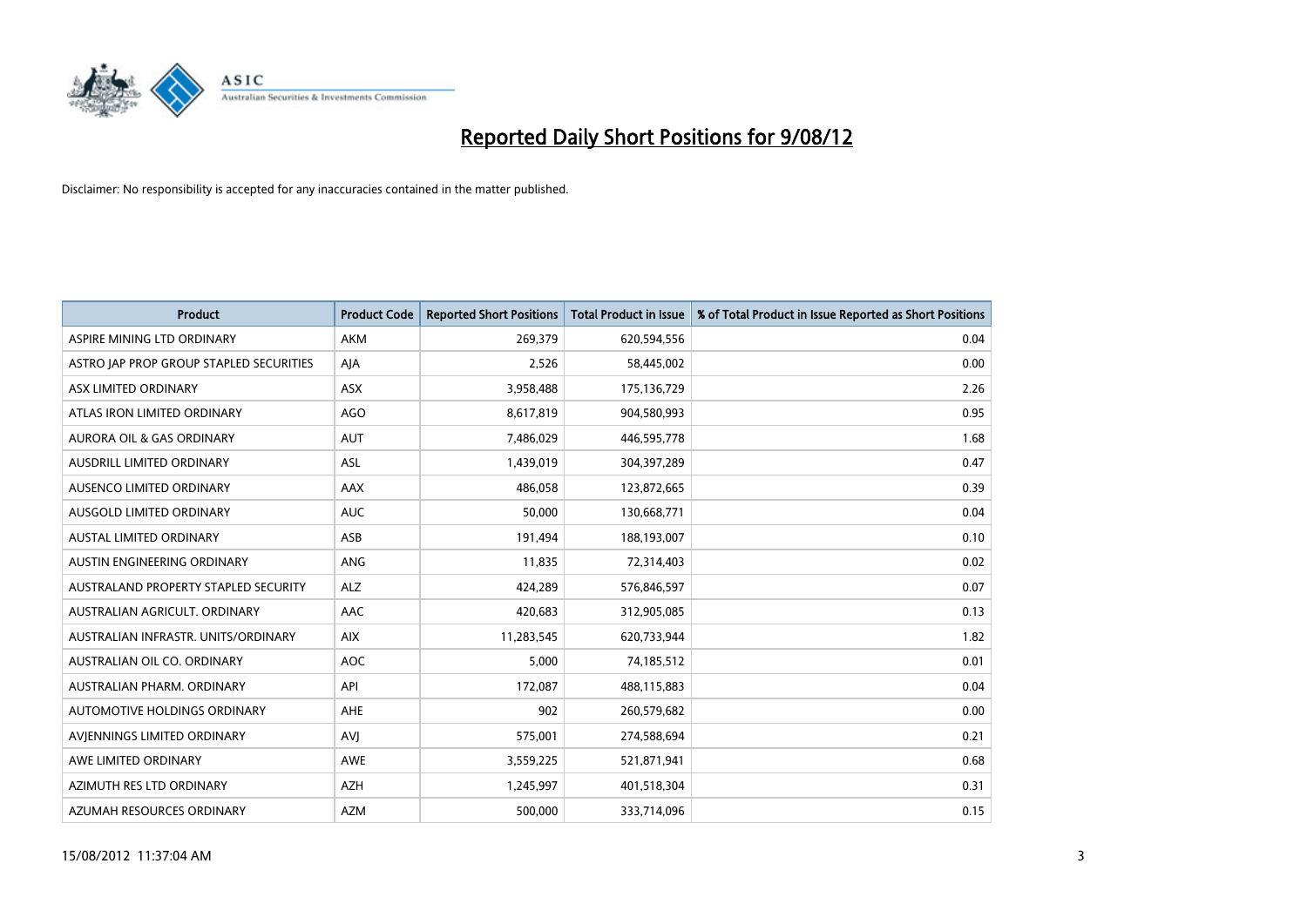

| <b>Product</b>                       | <b>Product Code</b> | <b>Reported Short Positions</b> | <b>Total Product in Issue</b> | % of Total Product in Issue Reported as Short Positions |
|--------------------------------------|---------------------|---------------------------------|-------------------------------|---------------------------------------------------------|
| <b>BANDANNA ENERGY ORDINARY</b>      | <b>BND</b>          | 4,190,706                       | 528,481,199                   | 0.79                                                    |
| BANK OF QUEENSLAND. ORDINARY         | <b>BOQ</b>          | 12,210,954                      | 308,797,224                   | 3.95                                                    |
| <b>BASE RES LIMITED ORDINARY</b>     | <b>BSE</b>          | 674,834                         | 460,440,029                   | 0.15                                                    |
| BATHURST RESOURCES ORDINARY          | <b>BTU</b>          | 40,155,767                      | 696,747,997                   | 5.76                                                    |
| <b>BC IRON LIMITED ORDINARY</b>      | <b>BCI</b>          | 3,159                           | 103,861,000                   | 0.00                                                    |
| <b>BEACH ENERGY LIMITED ORDINARY</b> | <b>BPT</b>          | 23,718,380                      | 1,255,464,157                 | 1.89                                                    |
| BEADELL RESOURCE LTD ORDINARY        | <b>BDR</b>          | 14,129,902                      | 719,704,752                   | 1.96                                                    |
| BENDIGO AND ADELAIDE ORDINARY        | <b>BEN</b>          | 9,481,733                       | 396,663,707                   | 2.39                                                    |
| BERKELEY RESOURCES ORDINARY          | <b>BKY</b>          | 386,894                         | 179,298,273                   | 0.22                                                    |
| BETASHARES ASX RES ETF UNITS         | <b>ORE</b>          | 72,701                          | 6,120,745                     | 1.19                                                    |
| BETASHARES AUST BEAR ETF UNITS       | <b>BEAR</b>         |                                 | 334,441                       | 0.00                                                    |
| <b>BHP BILLITON LIMITED ORDINARY</b> | <b>BHP</b>          | 4,870,341                       | 3,211,691,105                 | 0.15                                                    |
| <b>BILLABONG ORDINARY</b>            | <b>BBG</b>          | 8,941,369                       | 478,944,292                   | 1.87                                                    |
| <b>BIOTA HOLDINGS ORDINARY</b>       | <b>BTA</b>          | 545,788                         | 182,350,316                   | 0.30                                                    |
| <b>BLACKTHORN RESOURCES ORDINARY</b> | <b>BTR</b>          | 157,548                         | 154,839,537                   | 0.10                                                    |
| BLUESCOPE STEEL LTD ORDINARY         | <b>BSL</b>          | 42,569,040                      | 3,349,185,247                 | 1.27                                                    |
| <b>BOART LONGYEAR ORDINARY</b>       | <b>BLY</b>          | 7,608,327                       | 461,163,412                   | 1.65                                                    |
| <b>BOOM LOGISTICS ORDINARY</b>       | <b>BOL</b>          | 8,798                           | 468,663,585                   | 0.00                                                    |
| BORAL LIMITED, ORDINARY              | <b>BLD</b>          | 47,460,678                      | 758,572,140                   | 6.26                                                    |
| <b>BRADKEN LIMITED ORDINARY</b>      | <b>BKN</b>          | 3,518,589                       | 168,629,376                   | 2.09                                                    |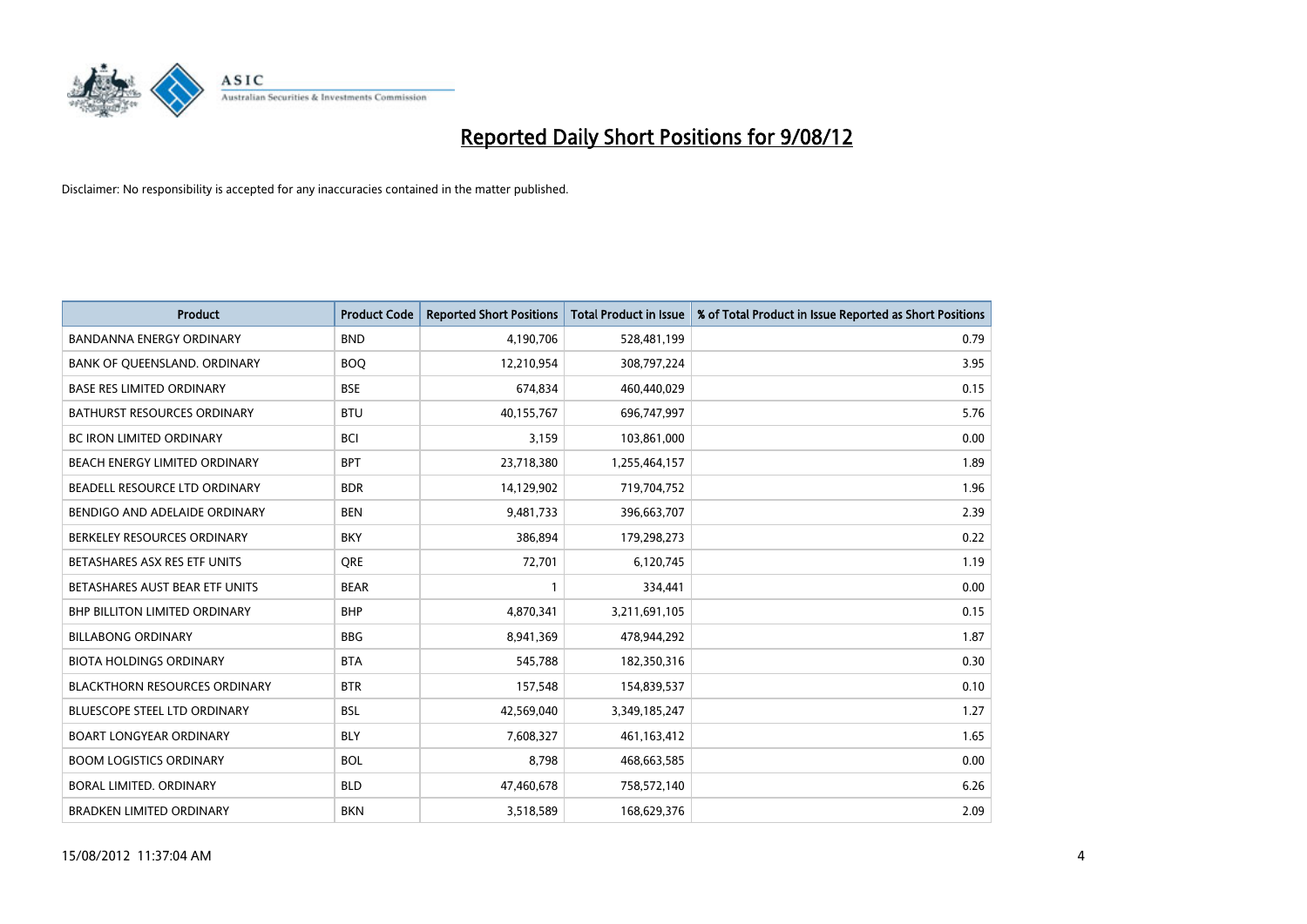

| <b>Product</b>                          | <b>Product Code</b> | <b>Reported Short Positions</b> | <b>Total Product in Issue</b> | % of Total Product in Issue Reported as Short Positions |
|-----------------------------------------|---------------------|---------------------------------|-------------------------------|---------------------------------------------------------|
| <b>BRAMBLES LIMITED ORDINARY</b>        | <b>BXB</b>          | 5,102,438                       | 1,555,169,020                 | 0.33                                                    |
| BREVILLE GROUP LTD ORDINARY             | <b>BRG</b>          | 110,925                         | 130,095,322                   | 0.09                                                    |
| <b>BRICKWORKS LIMITED ORDINARY</b>      | <b>BKW</b>          | 11,374                          | 147,567,333                   | 0.01                                                    |
| BT INVESTMENT MNGMNT ORDINARY           | <b>BTT</b>          | 223,220                         | 267,906,977                   | 0.08                                                    |
| <b>BUCCANEER ENERGY LTD ORDINARY</b>    | <b>BCC</b>          | 4,976,534                       | 1,133,975,491                 | 0.44                                                    |
| <b>BURU ENERGY ORDINARY</b>             | <b>BRU</b>          | 10,436,971                      | 251,032,144                   | 4.16                                                    |
| <b>BWP TRUST ORDINARY UNITS</b>         | <b>BWP</b>          | 1,585,684                       | 525,255,093                   | 0.30                                                    |
| CABCHARGE AUSTRALIA ORDINARY            | CAB                 | 4,867,665                       | 120,430,683                   | 4.04                                                    |
| CALIBRE GROUP LTD ORDINARY              | <b>CGH</b>          | 11,538                          | 293,192,506                   | 0.00                                                    |
| <b>CALTEX AUSTRALIA ORDINARY</b>        | <b>CTX</b>          | 4,821,733                       | 270,000,000                   | 1.79                                                    |
| CAMPBELL BROTHERS DEFERRED SETTLEMENT   | <b>CPBDA</b>        | 6,690,850                       | 337,517,055                   | 1.98                                                    |
| CAPE LAMBERT RES LTD ORDINARY           | <b>CFE</b>          | 345,849                         | 689,108,792                   | 0.05                                                    |
| CARABELLA RES LTD ORDINARY              | <b>CLR</b>          | 283,409                         | 133,642,797                   | 0.21                                                    |
| <b>CARBON ENERGY ORDINARY</b>           | <b>CNX</b>          | 48,071                          | 773,999,771                   | 0.01                                                    |
| <b>CARDNO LIMITED ORDINARY</b>          | CD <sub>D</sub>     | 775,196                         | 138,506,406                   | 0.56                                                    |
| CARNARVON PETROLEUM ORDINARY            | <b>CVN</b>          | 58,001                          | 694,644,634                   | 0.01                                                    |
| CARSALES.COM LTD ORDINARY               | <b>CRZ</b>          | 23,699,787                      | 233,689,223                   | 10.14                                                   |
| CENTRO RETAIL AUST ORD/UNIT STAPLED SEC | <b>CRF</b>          | 28,918,012                      | 1,427,391,696                 | 2.03                                                    |
| <b>CERAMIC FUEL CELLS ORDINARY</b>      | CFU                 | 5,464                           | 1,366,298,863                 | 0.00                                                    |
| CFS RETAIL TRUST GRP STAPLED SECURITIES | <b>CFX</b>          | 45,926,271                      | 2,828,495,659                 | 1.62                                                    |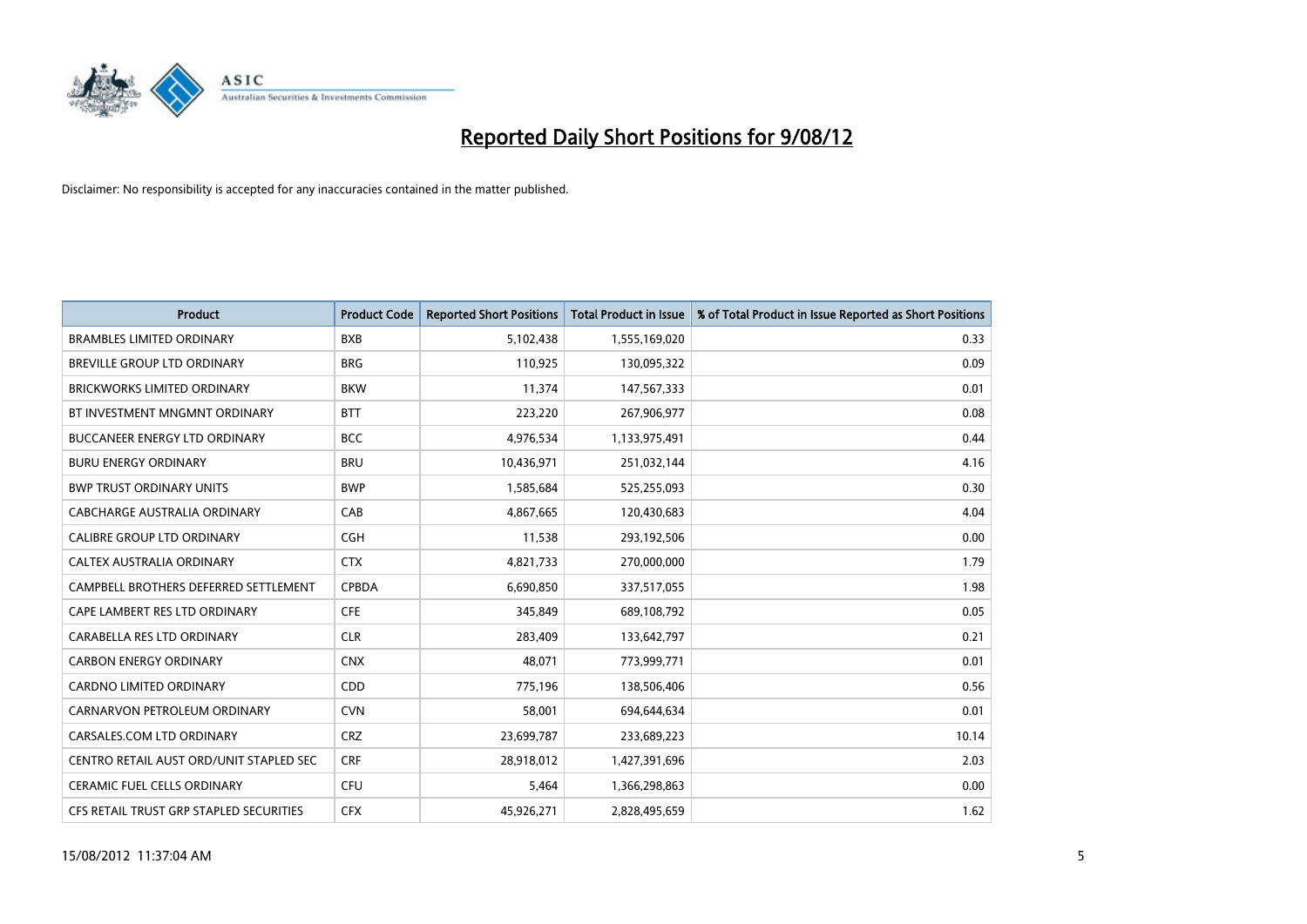

| <b>Product</b>                           | <b>Product Code</b> | <b>Reported Short Positions</b> | <b>Total Product in Issue</b> | % of Total Product in Issue Reported as Short Positions |
|------------------------------------------|---------------------|---------------------------------|-------------------------------|---------------------------------------------------------|
| <b>CGA MINING LIMITED ORDINARY</b>       | <b>CGX</b>          | 109,900                         | 337,775,726                   | 0.03                                                    |
| CHALLENGER DIV.PRO. STAPLED UNITS        | <b>CDI</b>          | 387,856                         | 856,403,199                   | 0.05                                                    |
| <b>CHALLENGER INFRAST, STAPLED UNITS</b> | <b>CIF</b>          | 464,132                         | 316,223,785                   | 0.15                                                    |
| CHALLENGER LIMITED ORDINARY              | <b>CGF</b>          | 11,976,435                      | 544,652,710                   | 2.20                                                    |
| CHARTER HALL GROUP STAPLED US PROHIBIT.  | <b>CHC</b>          | 312,765                         | 298,161,633                   | 0.10                                                    |
| <b>CHARTER HALL RETAIL UNITS</b>         | <b>CQR</b>          | 640,186                         | 299,628,571                   | 0.21                                                    |
| <b>CHORUS LIMITED ORDINARY</b>           | <b>CNU</b>          | 1,172,808                       | 385,082,123                   | 0.30                                                    |
| CITIGOLD CORP LTD ORDINARY               | <b>CTO</b>          | 1,355,317                       | 1,238,622,051                 | 0.11                                                    |
| <b>CLOUGH LIMITED ORDINARY</b>           | <b>CLO</b>          | 103,671                         | 773,787,656                   | 0.01                                                    |
| <b>CNPR GRP UNITS/ORD STAPLED</b>        | <b>CNP</b>          | 2,537                           | 972,414,514                   | 0.00                                                    |
| COAL OF AFRICA LTD ORDINARY              | <b>CZA</b>          | 340,071                         | 766,042,402                   | 0.04                                                    |
| <b>COALSPUR MINES LTD ORDINARY</b>       | <b>CPL</b>          | 12,353,025                      | 620,729,899                   | 1.99                                                    |
| <b>COBAR CONSOLIDATED ORDINARY</b>       | CCU                 | 247,093                         | 210,101,187                   | 0.12                                                    |
| COCA-COLA AMATIL ORDINARY                | <b>CCL</b>          | 5,258,195                       | 761,319,007                   | 0.69                                                    |
| <b>COCHLEAR LIMITED ORDINARY</b>         | <b>COH</b>          | 5,890,167                       | 56,929,432                    | 10.35                                                   |
| <b>COCKATOO COAL ORDINARY</b>            | <b>COK</b>          | 16,538,413                      | 1,016,746,908                 | 1.63                                                    |
| <b>COFFEY INTERNATIONAL ORDINARY</b>     | <b>COF</b>          | 83,626                          | 255,833,165                   | 0.03                                                    |
| <b>COKAL LTD ORDINARY</b>                | <b>CKA</b>          | 65,563                          | 411,046,892                   | 0.02                                                    |
| <b>COLLINS FOODS LTD ORDINARY</b>        | <b>CKF</b>          | 23,670                          | 93,000,003                    | 0.03                                                    |
| COMMONWEALTH BANK, ORDINARY              | <b>CBA</b>          | 27,247,294                      | 1,592,154,780                 | 1.71                                                    |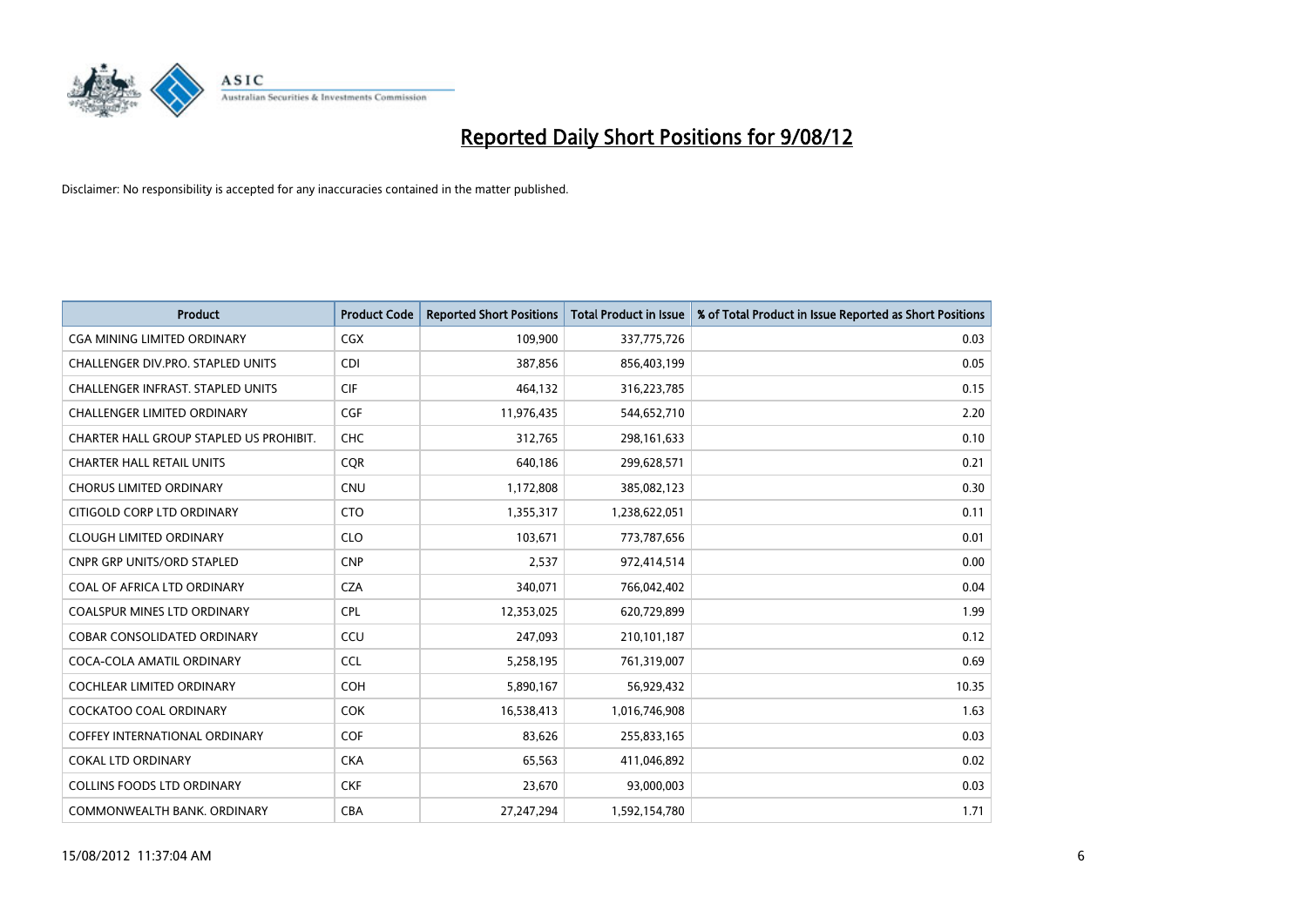

| <b>Product</b>                          | <b>Product Code</b> | <b>Reported Short Positions</b> | <b>Total Product in Issue</b> | % of Total Product in Issue Reported as Short Positions |
|-----------------------------------------|---------------------|---------------------------------|-------------------------------|---------------------------------------------------------|
| <b>COMMONWEALTH PROP ORDINARY UNITS</b> | <b>CPA</b>          | 24,794,625                      | 2,347,003,413                 | 1.06                                                    |
| <b>COMPASS RESOURCES ORDINARY</b>       | <b>CMR</b>          | 7,472                           | 1,403,744,100                 | 0.00                                                    |
| <b>COMPUTERSHARE LTD ORDINARY</b>       | <b>CPU</b>          | 6,674,994                       | 555,664,059                   | 1.20                                                    |
| CONSOLIDATED MEDIA. ORDINARY            | <b>CMJ</b>          | 1,153,281                       | 561,834,996                   | 0.21                                                    |
| CONTINENTAL COAL LTD ORDINARY           | <b>CCC</b>          | 983                             | 445,894,046                   | 0.00                                                    |
| <b>COOPER ENERGY LTD ORDINARY</b>       | COE                 | 41,557                          | 328,694,257                   | 0.01                                                    |
| <b>CREDIT CORP GROUP ORDINARY</b>       | <b>CCP</b>          | 38,502                          | 45,571,114                    | 0.08                                                    |
| CROMWELL PROP STAPLED SECURITIES        | <b>CMW</b>          | 4,029                           | 1,169,688,943                 | 0.00                                                    |
| <b>CROWN LIMITED ORDINARY</b>           | <b>CWN</b>          | 5,124,150                       | 728,394,185                   | 0.70                                                    |
| <b>CSG LIMITED ORDINARY</b>             | CSV                 | 669.085                         | 282,567,499                   | 0.24                                                    |
| <b>CSL LIMITED ORDINARY</b>             | <b>CSL</b>          | 4,393,856                       | 505,573,127                   | 0.87                                                    |
| <b>CSR LIMITED ORDINARY</b>             | <b>CSR</b>          | 47,348,316                      | 506,000,315                   | 9.36                                                    |
| <b>CUDECO LIMITED ORDINARY</b>          | CDU                 | 5,196,188                       | 189, 185, 878                 | 2.75                                                    |
| DART ENERGY LTD ORDINARY                | <b>DTE</b>          | 16,731,163                      | 769,240,406                   | 2.18                                                    |
| DAVID JONES LIMITED ORDINARY            | <b>DIS</b>          | 41,874,714                      | 528,655,600                   | 7.92                                                    |
| DECMIL GROUP LIMITED ORDINARY           | <b>DCG</b>          | 287,519                         | 167, 117, 757                 | 0.17                                                    |
| DEEP YELLOW LIMITED ORDINARY            | <b>DYL</b>          | 565,000                         | 1,268,555,441                 | 0.04                                                    |
| DEXUS PROPERTY GROUP STAPLED UNITS      | <b>DXS</b>          | 16,126,263                      | 4,839,024,176                 | 0.33                                                    |
| DISCOVERY METALS LTD ORDINARY           | <b>DML</b>          | 21,245,131                      | 442,128,231                   | 4.81                                                    |
| DOMINO PIZZA ENTERPR ORDINARY           | <b>DMP</b>          | 283,868                         | 69,899,674                    | 0.41                                                    |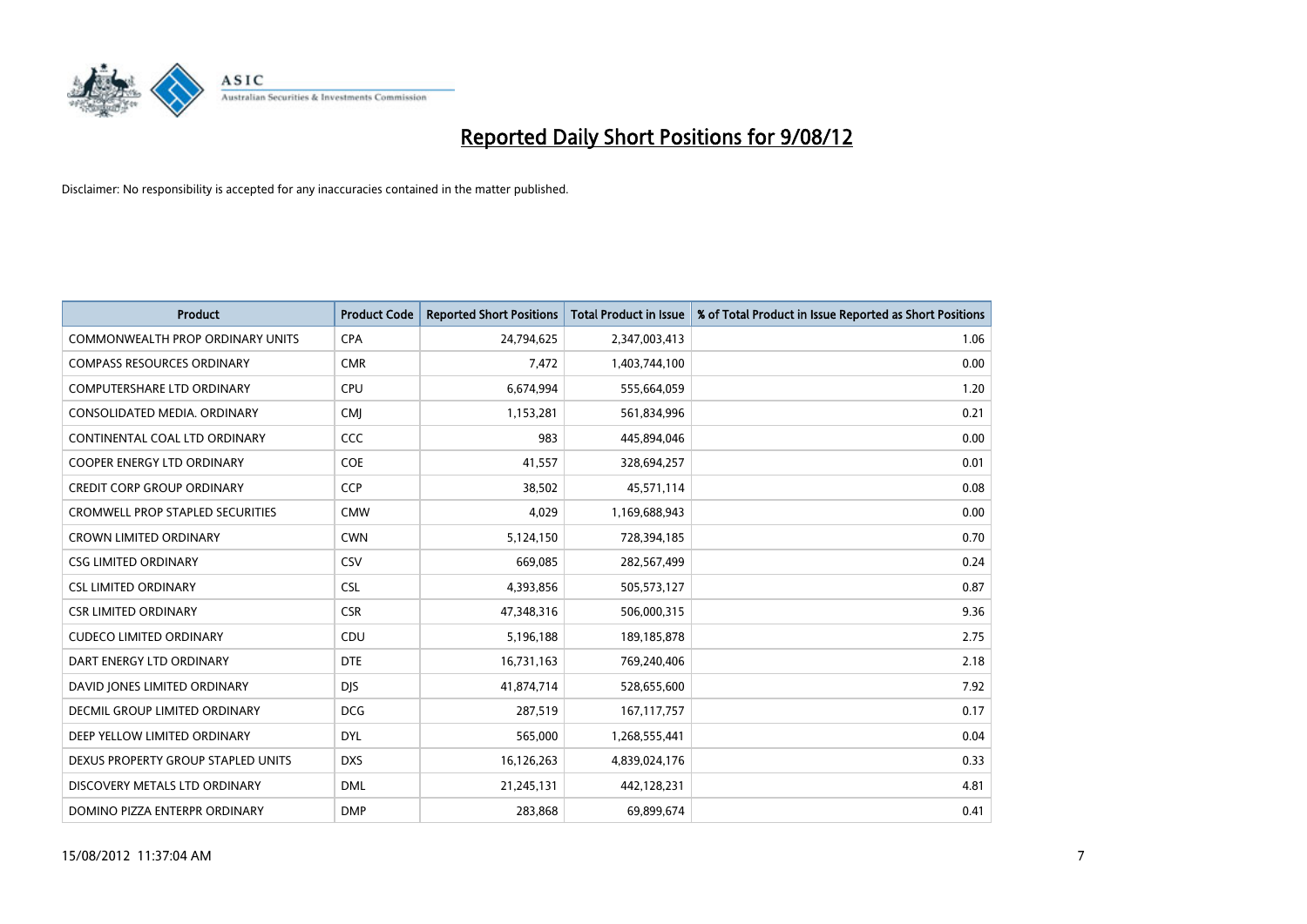

| <b>Product</b>                       | <b>Product Code</b> | <b>Reported Short Positions</b> | <b>Total Product in Issue</b> | % of Total Product in Issue Reported as Short Positions |
|--------------------------------------|---------------------|---------------------------------|-------------------------------|---------------------------------------------------------|
| DORAY MINERALS LTD ORDINARY          | <b>DRM</b>          | 105,000                         | 81,626,525                    | 0.13                                                    |
| DOWNER EDI LIMITED ORDINARY          | <b>DOW</b>          | 7,887,184                       | 429,100,296                   | 1.84                                                    |
| DRILLSEARCH ENERGY ORDINARY          | <b>DLS</b>          | 3,146,869                       | 386,468,803                   | 0.81                                                    |
| DUET GROUP STAPLED US PROHIBIT.      | <b>DUE</b>          | 6,492,342                       | 1,109,831,386                 | 0.58                                                    |
| <b>DULUXGROUP LIMITED ORDINARY</b>   | <b>DLX</b>          | 9,861,840                       | 368,984,902                   | 2.67                                                    |
| <b>DWS LTD ORDINARY</b>              | <b>DWS</b>          | 3,650                           | 132,362,763                   | 0.00                                                    |
| ECHO ENTERTAINMENT ORDINARY          | <b>EGP</b>          | 10,099,296                      | 825,672,730                   | 1.22                                                    |
| ELDERS LIMITED ORDINARY              | <b>ELD</b>          | 19,109,114                      | 448,598,480                   | 4.26                                                    |
| ELDORADO GOLD CORP CDI 1:1           | EAU                 | 12,346                          | 4,815,508                     | 0.26                                                    |
| ELEMENTAL MINERALS ORDINARY          | <b>ELM</b>          | 275,766                         | 243,614,280                   | 0.11                                                    |
| ELEMENTOS LIMITED ORDINARY           | <b>ELT</b>          | 16                              | 82,383,526                    | 0.00                                                    |
| <b>EMECO HOLDINGS ORDINARY</b>       | <b>EHL</b>          | 7,834,305                       | 631,237,586                   | 1.24                                                    |
| <b>ENDEAVOUR MIN CORP CDI 1:1</b>    | <b>EVR</b>          | 69,428                          | 117,423,514                   | 0.06                                                    |
| ENERGY RESOURCES ORDINARY 'A'        | <b>ERA</b>          | 7,749,486                       | 517,725,062                   | 1.50                                                    |
| <b>ENERGY WORLD CORPOR, ORDINARY</b> | <b>EWC</b>          | 18,010,132                      | 1,734,166,672                 | 1.04                                                    |
| ENVESTRA LIMITED ORDINARY            | <b>ENV</b>          | 15,975,170                      | 1,572,392,111                 | 1.02                                                    |
| EQUATORIAL RES LTD ORDINARY          | EQX                 | 78,508                          | 117,235,353                   | 0.07                                                    |
| EUREKA ENERGY LTD ORDINARY           | <b>EKA</b>          | 386,000                         | 237,764,050                   | 0.16                                                    |
| EVOLUTION MINING LTD ORDINARY        | <b>EVN</b>          | 1,962,653                       | 707,105,713                   | 0.28                                                    |
| FAIRFAX MEDIA LTD ORDINARY           | <b>FXI</b>          | 283,745,183                     | 2,351,955,725                 | 12.06                                                   |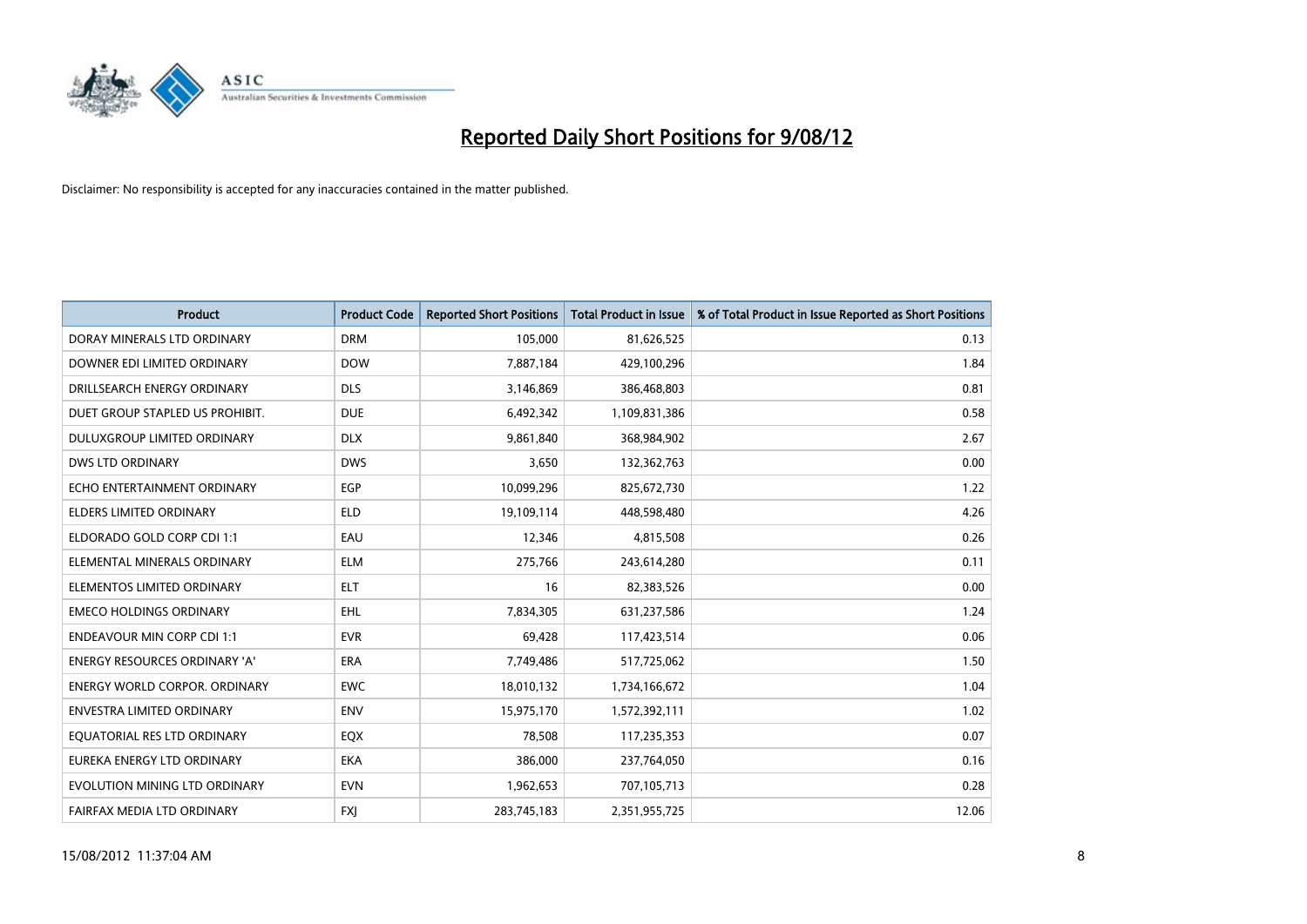

| <b>Product</b>                            | <b>Product Code</b> | <b>Reported Short Positions</b> | <b>Total Product in Issue</b> | % of Total Product in Issue Reported as Short Positions |
|-------------------------------------------|---------------------|---------------------------------|-------------------------------|---------------------------------------------------------|
| <b>FAR LTD ORDINARY</b>                   | FAR                 | 21,000,000                      | 2,499,846,742                 | 0.84                                                    |
| FINBAR GROUP LIMITED ORDINARY             | <b>FRI</b>          | 17,473                          | 214,172,868                   | 0.01                                                    |
| FKP PROPERTY GROUP STAPLED SECURITIES     | <b>FKP</b>          | 42,152,981                      | 1,212,083,417                 | 3.48                                                    |
| FLEETWOOD CORP ORDINARY                   | <b>FWD</b>          | 217,020                         | 59,217,993                    | 0.37                                                    |
| FLETCHER BUILDING ORDINARY                | <b>FBU</b>          | 10,126,110                      | 682,866,936                   | 1.48                                                    |
| <b>FLEXIGROUP LIMITED ORDINARY</b>        | <b>FXL</b>          | 265,037                         | 282,113,791                   | 0.09                                                    |
| <b>FLIGHT CENTRE ORDINARY</b>             | <b>FLT</b>          | 13,564,183                      | 100,055,135                   | 13.56                                                   |
| FLINDERS MINES LTD ORDINARY               | <b>FMS</b>          | 1,374,601                       | 1,821,300,404                 | 0.08                                                    |
| FOCUS MINERALS LTD ORDINARY               | <b>FML</b>          | 2,433,956                       | 4,320,773,701                 | 0.06                                                    |
| <b>FORGE GROUP LIMITED ORDINARY</b>       | FGE                 | 384,161                         | 86,169,014                    | 0.45                                                    |
| FORTESCUE METALS GRP ORDINARY             | <b>FMG</b>          | 175,769,788                     | 3,113,798,659                 | 5.64                                                    |
| <b>G.U.D. HOLDINGS ORDINARY</b>           | GUD                 | 1,270,067                       | 70,803,455                    | 1.79                                                    |
| <b>GALAXY RESOURCES ORDINARY</b>          | <b>GXY</b>          | 5,506,998                       | 506,359,381                   | 1.09                                                    |
| <b>GENETIC TECHNOLOGIES ORDINARY</b>      | <b>GTG</b>          | 584,430                         | 464,771,819                   | 0.13                                                    |
| <b>GEODYNAMICS LIMITED ORDINARY</b>       | GDY                 | 850                             | 406,452,608                   | 0.00                                                    |
| <b>GINDALBIE METALS LTD ORDINARY</b>      | <b>GBG</b>          | 52,050,541                      | 1,247,487,454                 | 4.17                                                    |
| <b>GOODMAN FIELDER, ORDINARY</b>          | <b>GFF</b>          | 40,826,926                      | 1,955,559,207                 | 2.09                                                    |
| <b>GOODMAN GROUP STAPLED US PROHIBIT.</b> | <b>GMG</b>          | 9,914,238                       | 1,605,107,475                 | 0.62                                                    |
| <b>GPT GROUP STAPLED SEC.</b>             | <b>GPT</b>          | 5,874,900                       | 1,766,785,075                 | 0.33                                                    |
| <b>GRAINCORP LIMITED A CLASS ORDINARY</b> | <b>GNC</b>          | 1,333,945                       | 198,318,900                   | 0.67                                                    |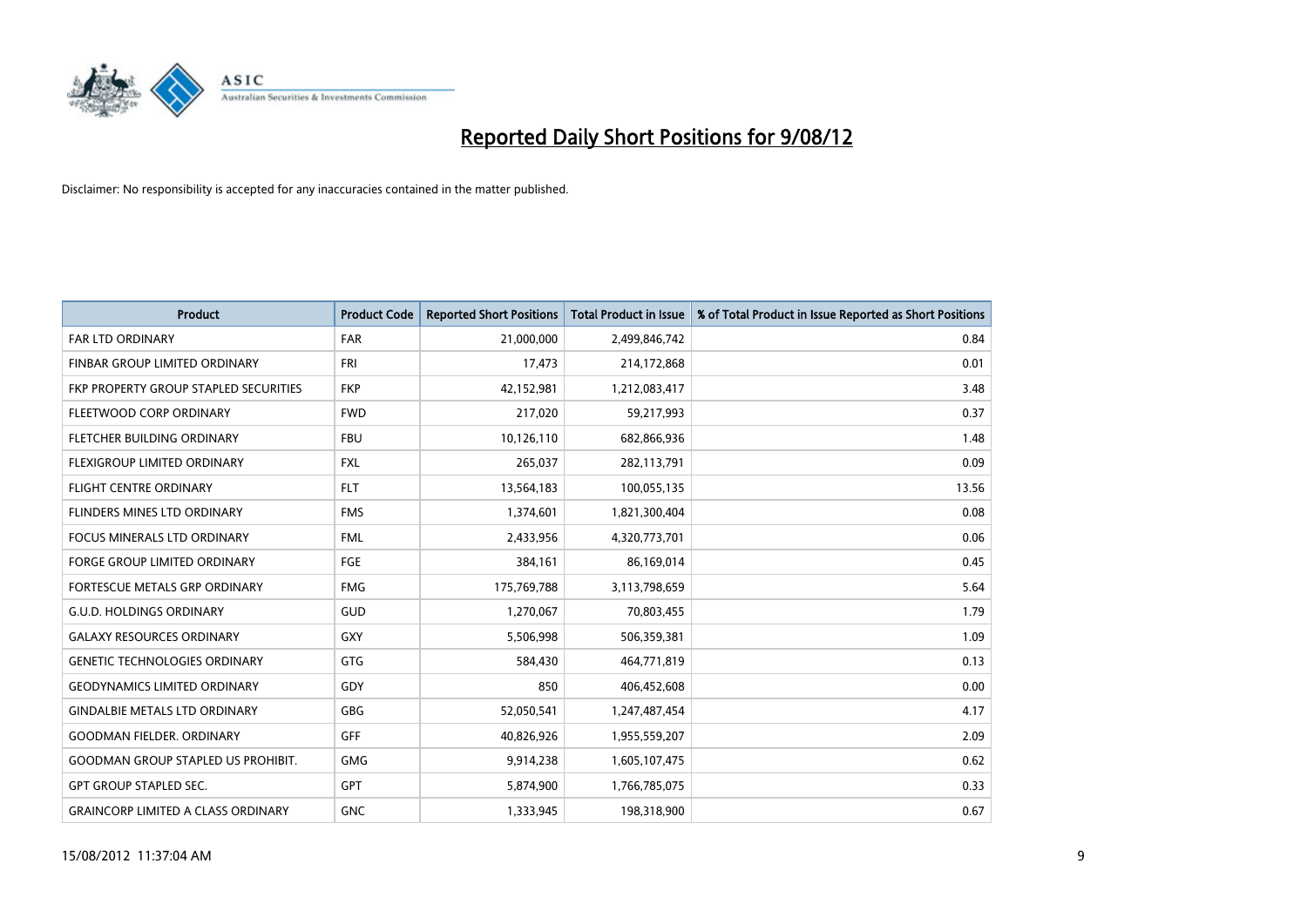

| <b>Product</b>                        | <b>Product Code</b> | <b>Reported Short Positions</b> | <b>Total Product in Issue</b> | % of Total Product in Issue Reported as Short Positions |
|---------------------------------------|---------------------|---------------------------------|-------------------------------|---------------------------------------------------------|
| <b>GRANGE RESOURCES, ORDINARY</b>     | <b>GRR</b>          | 2,724,628                       | 1,155,487,102                 | 0.24                                                    |
| <b>GREENLAND MIN EN LTD ORDINARY</b>  | GGG                 | 3,678,188                       | 416,390,488                   | 0.88                                                    |
| <b>GRYPHON MINERALS LTD ORDINARY</b>  | GRY                 | 17,297,110                      | 348,264,983                   | 4.97                                                    |
| <b>GUILDFORD COAL LTD ORDINARY</b>    | <b>GUF</b>          | 1,905,459                       | 521,046,899                   | 0.37                                                    |
| <b>GUIARAT NRE COAL LTD ORDINARY</b>  | <b>GNM</b>          | 660,600                         | 1,093,137,858                 | 0.06                                                    |
| <b>GUNNS LIMITED ORDINARY</b>         | <b>GNS</b>          | 55,013,785                      | 848,401,559                   | 6.48                                                    |
| <b>GWA GROUP LTD ORDINARY</b>         | <b>GWA</b>          | 12,844,822                      | 302,005,514                   | 4.25                                                    |
| HARVEY NORMAN ORDINARY                | <b>HVN</b>          | 103,397,623                     | 1,062,316,784                 | 9.73                                                    |
| HASTIE GROUP LIMITED ORDINARY         | <b>HST</b>          | 210,891                         | 137,353,504                   | 0.15                                                    |
| HASTINGS DIVERSIFIED STAPLED SECURITY | <b>HDF</b>          | 917,551                         | 530,001,072                   | 0.17                                                    |
| <b>HENDERSON GROUP CDI 1:1</b>        | <b>HGG</b>          | 6,656,697                       | 704,007,724                   | 0.95                                                    |
| HFA HOLDINGS LIMITED ORDINARY         | <b>HFA</b>          | 3,809                           | 117,332,831                   | 0.00                                                    |
| HIGHLANDS PACIFIC ORDINARY            | <b>HIG</b>          | 500,000                         | 789,132,854                   | 0.06                                                    |
| HILLGROVE RES LTD ORDINARY            | <b>HGO</b>          | 6,643,548                       | 912,901,046                   | 0.73                                                    |
| HILLS HOLDINGS LTD ORDINARY           | <b>HIL</b>          | 2,914,467                       | 246,500,444                   | 1.18                                                    |
| HORIZON OIL LIMITED ORDINARY          | <b>HZN</b>          | 26,398,426                      | 1,130,811,515                 | 2.33                                                    |
| ICON ENERGY LIMITED ORDINARY          | <b>ICN</b>          | 72                              | 469,301,394                   | 0.00                                                    |
| <b>IINET LIMITED ORDINARY</b>         | <b>IIN</b>          | 37,298                          | 160,968,847                   | 0.02                                                    |
| <b>ILUKA RESOURCES ORDINARY</b>       | ILU                 | 38,662,294                      | 418,700,517                   | 9.23                                                    |
| <b>IMDEX LIMITED ORDINARY</b>         | <b>IMD</b>          | 252,282                         | 208,235,426                   | 0.12                                                    |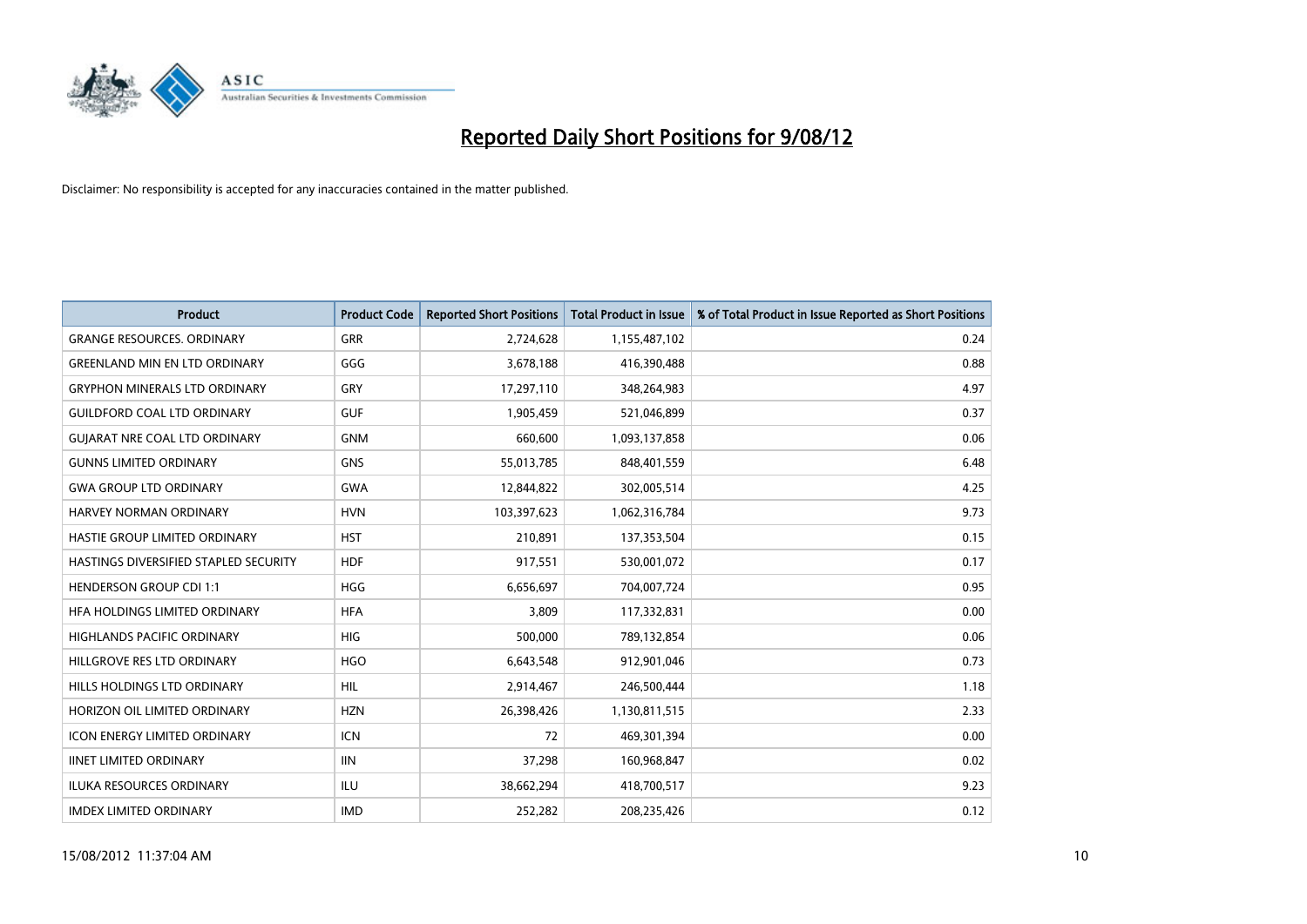

| <b>Product</b>                            | <b>Product Code</b> | <b>Reported Short Positions</b> | <b>Total Product in Issue</b> | % of Total Product in Issue Reported as Short Positions |
|-------------------------------------------|---------------------|---------------------------------|-------------------------------|---------------------------------------------------------|
| <b>INCITEC PIVOT ORDINARY</b>             | IPL                 | 2,165,777                       | 1,628,730,107                 | 0.13                                                    |
| INDEPENDENCE GROUP ORDINARY               | <b>IGO</b>          | 11,374,782                      | 232,882,535                   | 4.88                                                    |
| <b>INDOPHIL RESOURCES ORDINARY</b>        | <b>IRN</b>          | 1,002,191                       | 1,203,146,194                 | 0.08                                                    |
| <b>INDUSTREA LIMITED ORDINARY</b>         | <b>IDL</b>          | 519,167                         | 370,268,218                   | 0.14                                                    |
| <b>INFIGEN ENERGY STAPLED SECURITIES</b>  | <b>IFN</b>          | 4,175,612                       | 762,265,972                   | 0.55                                                    |
| <b>INSURANCE AUSTRALIA ORDINARY</b>       | IAG                 | 3,188,337                       | 2,079,034,021                 | 0.15                                                    |
| INTEGRA MINING LTD. ORDINARY              | <b>IGR</b>          | 2,863,444                       | 934,440,899                   | 0.31                                                    |
| <b>INTREPID MINES ORDINARY</b>            | <b>IAU</b>          | 8,067,016                       | 525,920,331                   | 1.53                                                    |
| INVESTA OFFICE FUND STAPLED SECURITIES    | <b>IOF</b>          | 3,049,819                       | 614,047,458                   | 0.50                                                    |
| <b>INVOCARE LIMITED ORDINARY</b>          | <b>IVC</b>          | 3,534,396                       | 110,030,298                   | 3.21                                                    |
| ION LIMITED ORDINARY                      | <b>ION</b>          | 164,453                         | 256,365,105                   | 0.06                                                    |
| <b>IOOF HOLDINGS LTD ORDINARY</b>         | <b>IFL</b>          | 1,377,351                       | 229,794,395                   | 0.60                                                    |
| <b>IPROPERTY GROUP LTD ORDINARY</b>       | <b>IPP</b>          | 400,000                         | 179,879,862                   | 0.22                                                    |
| <b>IRESS LIMITED ORDINARY</b>             | <b>IRE</b>          | 3,384,591                       | 128,428,871                   | 2.64                                                    |
| <b>IRON ORE HOLDINGS ORDINARY</b>         | <b>IOH</b>          | 39,352                          | 161,330,094                   | 0.02                                                    |
| ISHARES MSCI AUS 200 ISHARES MSCI AUS 200 | IOZ                 | 54,495                          | 5,253,191                     | 1.04                                                    |
| ISHARES MSCI EM MKTS CDI 1:1              | <b>IEM</b>          | 17,183                          | 425,700,000                   | 0.00                                                    |
| ISHARES MSCI SING CDI 1:1                 | <b>ISG</b>          | 10,000                          | 142,000,000                   | 0.01                                                    |
| <b>ISHARES MSCI TAIWAN CDI 1:1</b>        | <b>ITW</b>          | 127,275                         | 184,400,000                   | 0.07                                                    |
| ISHARES S&P 500 CDI 1:1                   | <b>IVV</b>          | 2,230                           | 116,350,000                   | 0.00                                                    |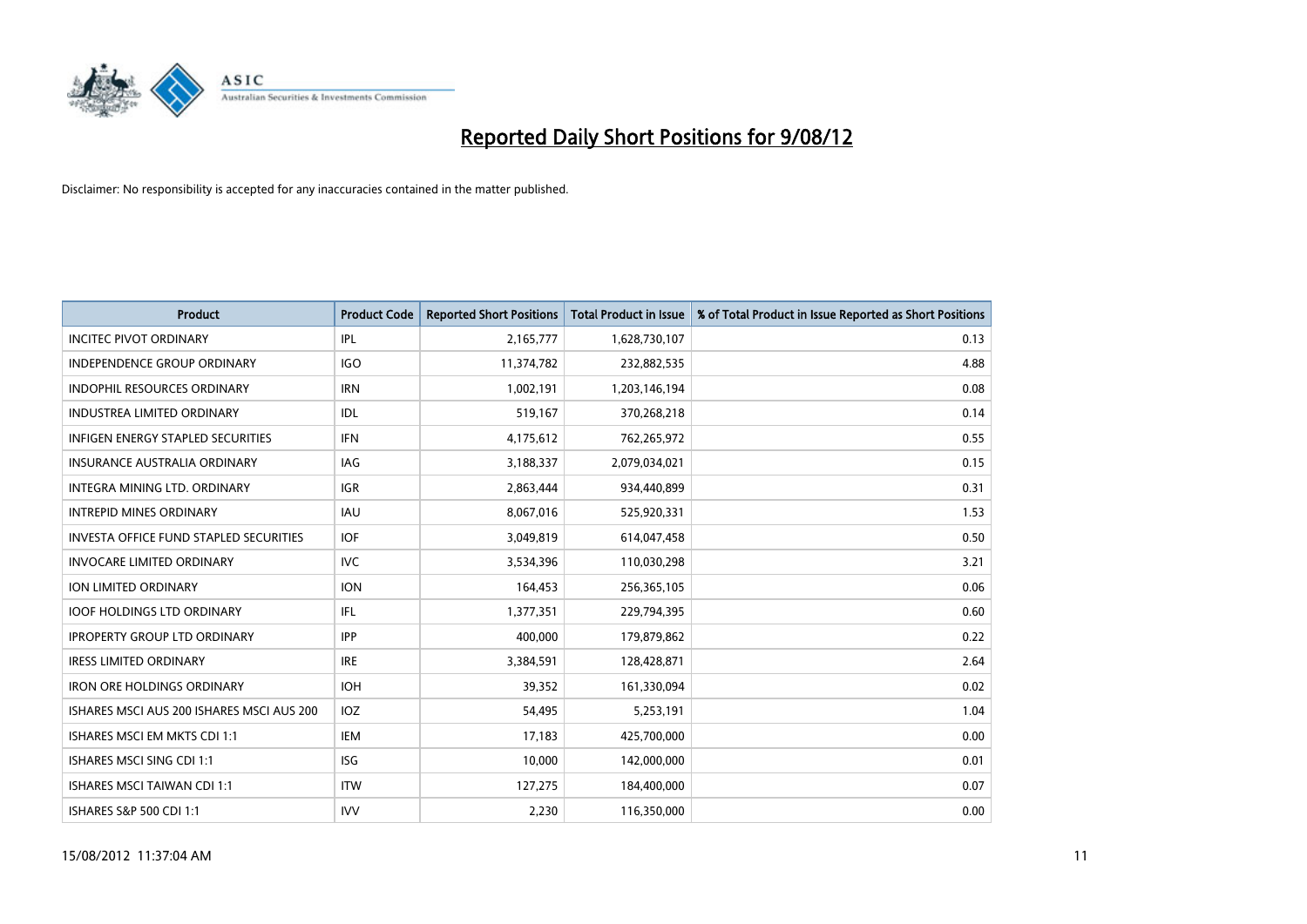

| <b>Product</b>                            | <b>Product Code</b> | <b>Reported Short Positions</b> | <b>Total Product in Issue</b> | % of Total Product in Issue Reported as Short Positions |
|-------------------------------------------|---------------------|---------------------------------|-------------------------------|---------------------------------------------------------|
| ISHARES S&P HIGH DIV ISHARES S&P HIGH DIV | <b>IHD</b>          | 10,088                          | 4,303,291                     | 0.23                                                    |
| <b>IVANHOE AUSTRALIA ORDINARY</b>         | <b>IVA</b>          | 4,074,740                       | 554,687,635                   | 0.73                                                    |
| JAMES HARDIE INDUST CHESS DEPOSITARY INT  | <b>IHX</b>          | 9,999,594                       | 437,938,350                   | 2.28                                                    |
| <b>JB HI-FI LIMITED ORDINARY</b>          | <b>IBH</b>          | 20,878,404                      | 98,850,643                    | 21.12                                                   |
| <b>JUPITER MINES ORDINARY</b>             | <b>IMS</b>          | 158                             | 2,056,834,044                 | 0.00                                                    |
| <b>KAGARA LTD ORDINARY</b>                | <b>KZL</b>          | 3,402,382                       | 798,953,117                   | 0.43                                                    |
| KANGAROO RES LTD ORDINARY                 | <b>KRL</b>          | 605                             | 3,434,430,012                 | 0.00                                                    |
| KAROON GAS AUSTRALIA ORDINARY             | <b>KAR</b>          | 817,901                         | 221,420,769                   | 0.37                                                    |
| KATHMANDU HOLD LTD ORDINARY               | <b>KMD</b>          | 2,003,934                       | 200,165,940                   | 1.00                                                    |
| <b>KBL MINING LIMITED ORDINARY</b>        | <b>KBL</b>          | 1,820                           | 285,421,456                   | 0.00                                                    |
| KENTOR GOLD LIMITED ORDINARY              | KGL                 | 290                             | 116,209,874                   | 0.00                                                    |
| KINGSGATE CONSOLID, ORDINARY              | <b>KCN</b>          | 6,474,701                       | 151,347,122                   | 4.28                                                    |
| KINGSROSE MINING LTD ORDINARY             | <b>KRM</b>          | 61,519                          | 289,236,267                   | 0.02                                                    |
| LEIGHTON HOLDINGS ORDINARY                | LEI                 | 13,015,574                      | 337,087,596                   | 3.86                                                    |
| LEND LEASE GROUP UNIT/ORD STAPLED         | <b>LLC</b>          | 7,196,466                       | 572,789,827                   | 1.26                                                    |
| LINC ENERGY LTD ORDINARY                  | <b>LNC</b>          | 44,625,613                      | 504,487,631                   | 8.85                                                    |
| LIQUEFIED NATURAL ORDINARY                | LNG                 | 272,800                         | 267,699,015                   | 0.10                                                    |
| LYNAS CORPORATION ORDINARY                | <b>LYC</b>          | 189,110,719                     | 1,715,029,131                 | 11.03                                                   |
| <b>M2 TELECOMMUNICATION ORDINARY</b>      | <b>MTU</b>          | 2,035,150                       | 156,581,954                   | 1.30                                                    |
| MACA LIMITED ORDINARY                     | <b>MLD</b>          | 916                             | 150,000,000                   | 0.00                                                    |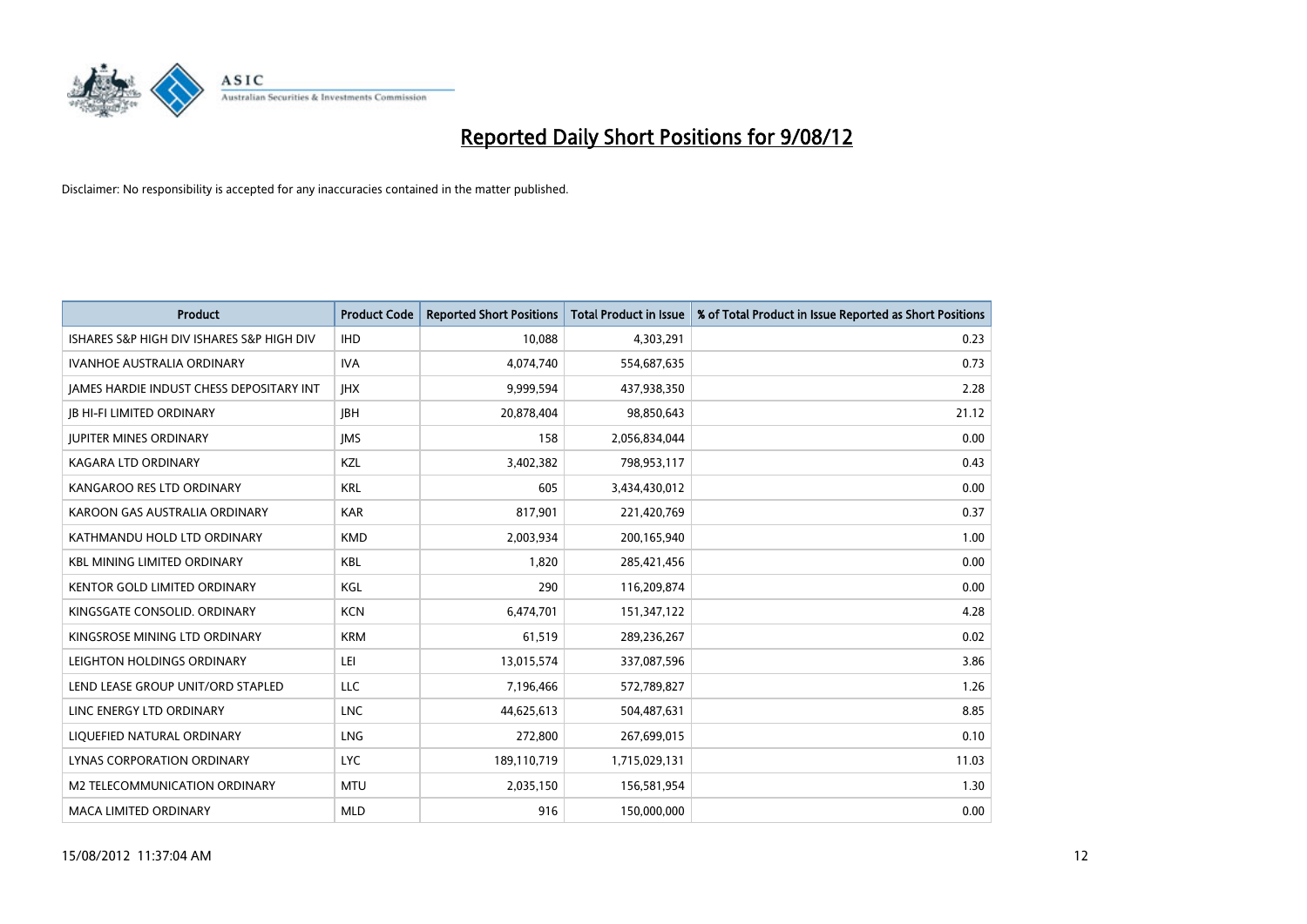

| <b>Product</b>                        | <b>Product Code</b> | <b>Reported Short Positions</b> | <b>Total Product in Issue</b> | % of Total Product in Issue Reported as Short Positions |
|---------------------------------------|---------------------|---------------------------------|-------------------------------|---------------------------------------------------------|
| <b>MACMAHON HOLDINGS ORDINARY</b>     | <b>MAH</b>          | 5,048,539                       | 741,316,038                   | 0.68                                                    |
| MACO ATLAS ROADS GRP ORDINARY STAPLED | <b>MOA</b>          | 6,001,991                       | 478,531,436                   | 1.25                                                    |
| MACQUARIE GROUP LTD ORDINARY          | <b>MOG</b>          | 6,171,124                       | 343,909,070                   | 1.79                                                    |
| <b>MARENGO MINING ORDINARY</b>        | <b>MGO</b>          | 39,850                          | 1,137,078,446                 | 0.00                                                    |
| MASTERMYNE GROUP LTD ORDINARY         | <b>MYE</b>          | 241                             | 75,367,514                    | 0.00                                                    |
| <b>MATRIX C &amp; E LTD ORDINARY</b>  | <b>MCE</b>          | 791,808                         | 94,555,428                    | 0.84                                                    |
| <b>MAVERICK DRILLING ORDINARY</b>     | <b>MAD</b>          | 937,745                         | 292,104,090                   | 0.32                                                    |
| MCMILLAN SHAKESPEARE ORDINARY         | <b>MMS</b>          | 50,955                          | 74,523,965                    | 0.07                                                    |
| MDS FINANCIAL GRP ORDINARY            | <b>MWS</b>          | 60,000                          | 317,072,916                   | 0.02                                                    |
| MEDUSA MINING LTD ORDINARY            | <b>MML</b>          | 1,562,242                       | 188,903,911                   | 0.83                                                    |
| MELBOURNE IT LIMITED ORDINARY         | <b>MLB</b>          | 300                             | 81,965,992                    | 0.00                                                    |
| MEO AUSTRALIA LTD ORDINARY            | <b>MEO</b>          | 4,035,919                       | 539,913,260                   | 0.75                                                    |
| MERMAID MARINE ORDINARY               | <b>MRM</b>          | 1,311,347                       | 219,453,350                   | 0.60                                                    |
| MESOBLAST LIMITED ORDINARY            | <b>MSB</b>          | 18,567,012                      | 284,478,361                   | 6.53                                                    |
| METALS X LIMITED ORDINARY             | <b>MLX</b>          | 2,301,873                       | 1,316,663,257                 | 0.17                                                    |
| METCASH LIMITED ORDINARY              | <b>MTS</b>          | 45,173,012                      | 880,704,786                   | 5.13                                                    |
| METGASCO LIMITED ORDINARY             | <b>MEL</b>          | 299,267                         | 337,414,140                   | 0.09                                                    |
| METMINCO LIMITED ORDINARY             | <b>MNC</b>          | 943,212                         | 1,749,541,573                 | 0.05                                                    |
| MICLYN EXP OFFSHR ORDINARY            | <b>MIO</b>          | 69,482                          | 278,515,705                   | 0.02                                                    |
| MILTON CORPORATION ORDINARY           | <b>MLT</b>          | 12,800                          | 121,625,655                   | 0.01                                                    |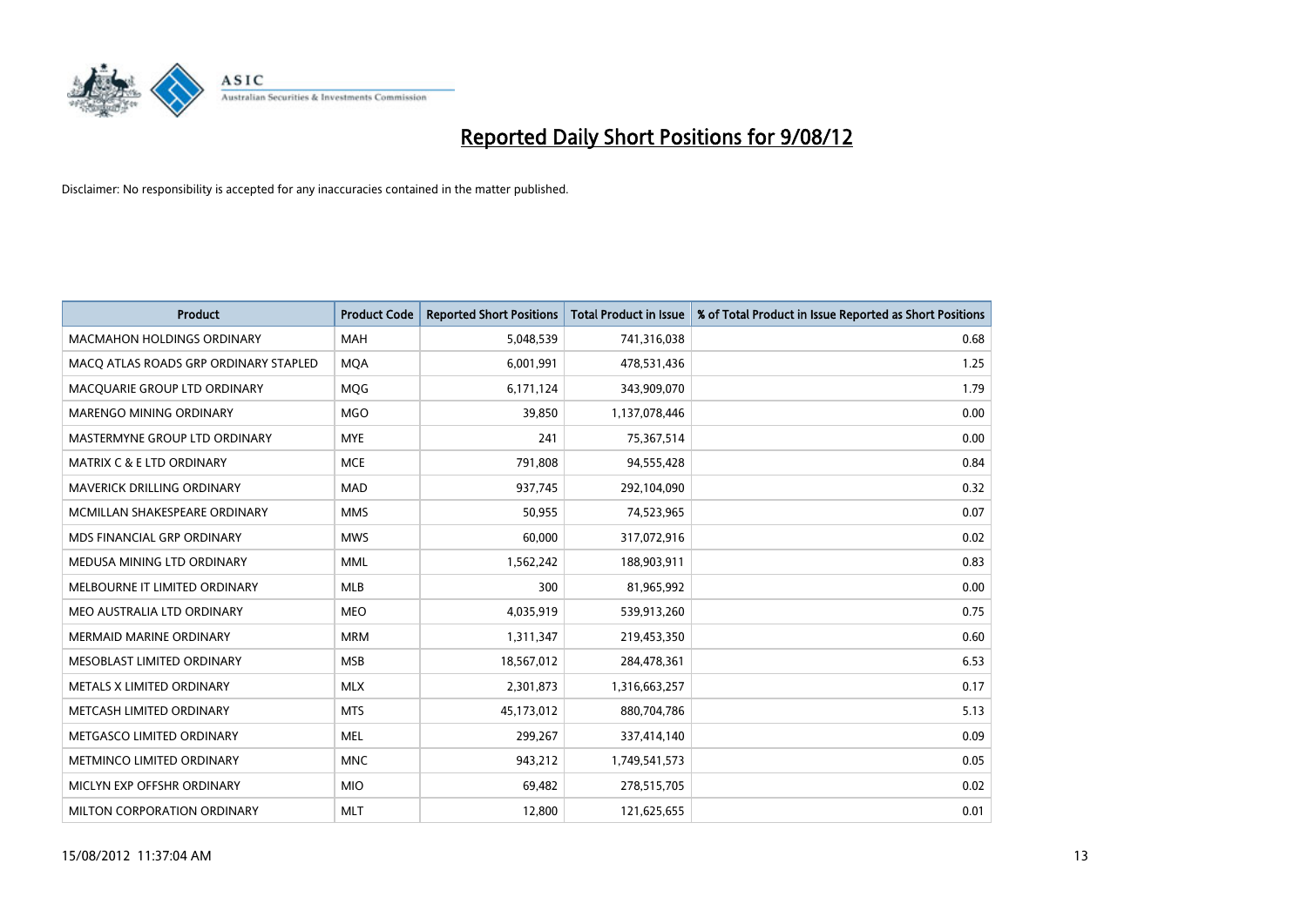

| <b>Product</b>                       | <b>Product Code</b> | <b>Reported Short Positions</b> | <b>Total Product in Issue</b> | % of Total Product in Issue Reported as Short Positions |
|--------------------------------------|---------------------|---------------------------------|-------------------------------|---------------------------------------------------------|
| MINCOR RESOURCES NL ORDINARY         | <b>MCR</b>          | 1,117,454                       | 188,208,274                   | 0.59                                                    |
| MINERAL DEPOSITS ORDINARY            | <b>MDL</b>          | 288,401                         | 83,538,786                    | 0.35                                                    |
| MINERAL RESOURCES, ORDINARY          | <b>MIN</b>          | 3,435,126                       | 184,856,018                   | 1.86                                                    |
| MIRABELA NICKEL LTD ORDINARY         | <b>MBN</b>          | 10,523,899                      | 876,571,645                   | 1.20                                                    |
| MIRVAC GROUP STAPLED SECURITIES      | <b>MGR</b>          | 10,357,904                      | 3,422,151,869                 | 0.30                                                    |
| MOLOPO ENERGY LTD ORDINARY           | <b>MPO</b>          | 816,477                         | 245,789,911                   | 0.33                                                    |
| <b>MONADELPHOUS GROUP ORDINARY</b>   | <b>MND</b>          | 3,494,988                       | 88,674,327                    | 3.94                                                    |
| MORTGAGE CHOICE LTD ORDINARY         | <b>MOC</b>          | 2,322,974                       | 120,319,572                   | 1.93                                                    |
| <b>MOUNT GIBSON IRON ORDINARY</b>    | <b>MGX</b>          | 7,159,202                       | 1,085,728,430                 | 0.66                                                    |
| <b>MURCHISON METALS LTD ORDINARY</b> | <b>MMX</b>          | 1,400,321                       | 450,427,346                   | 0.31                                                    |
| MYER HOLDINGS LTD ORDINARY           | <b>MYR</b>          | 57,057,414                      | 583,384,551                   | 9.78                                                    |
| <b>MYSTATE LIMITED ORDINARY</b>      | <b>MYS</b>          | 15,866                          | 86,977,573                    | 0.02                                                    |
| NATIONAL AUST, BANK ORDINARY         | <b>NAB</b>          | 13,415,756                      | 2,273,158,183                 | 0.59                                                    |
| NAVITAS LIMITED ORDINARY             | <b>NVT</b>          | 11,347,621                      | 375,318,628                   | 3.02                                                    |
| NEON ENERGY LIMITED ORDINARY         | <b>NEN</b>          | 499,877                         | 439,189,518                   | 0.11                                                    |
| NEW HOPE CORPORATION ORDINARY        | <b>NHC</b>          | 2,690,759                       | 830,411,534                   | 0.32                                                    |
| NEWCREST MINING ORDINARY             | <b>NCM</b>          | 1,215,423                       | 765,000,000                   | 0.16                                                    |
| NEWS CORP A NON-VOTING CDI           | <b>NWSLV</b>        | 3,374,537                       | 1,569,348,458                 | 0.22                                                    |
| NEWS CORP B VOTING CDI               | <b>NWS</b>          | 1,258,916                       | 798,520,953                   | 0.16                                                    |
| NEWSAT LIMITED ORDINARY              | <b>NWT</b>          | 70,000                          | 233,052,157                   | 0.03                                                    |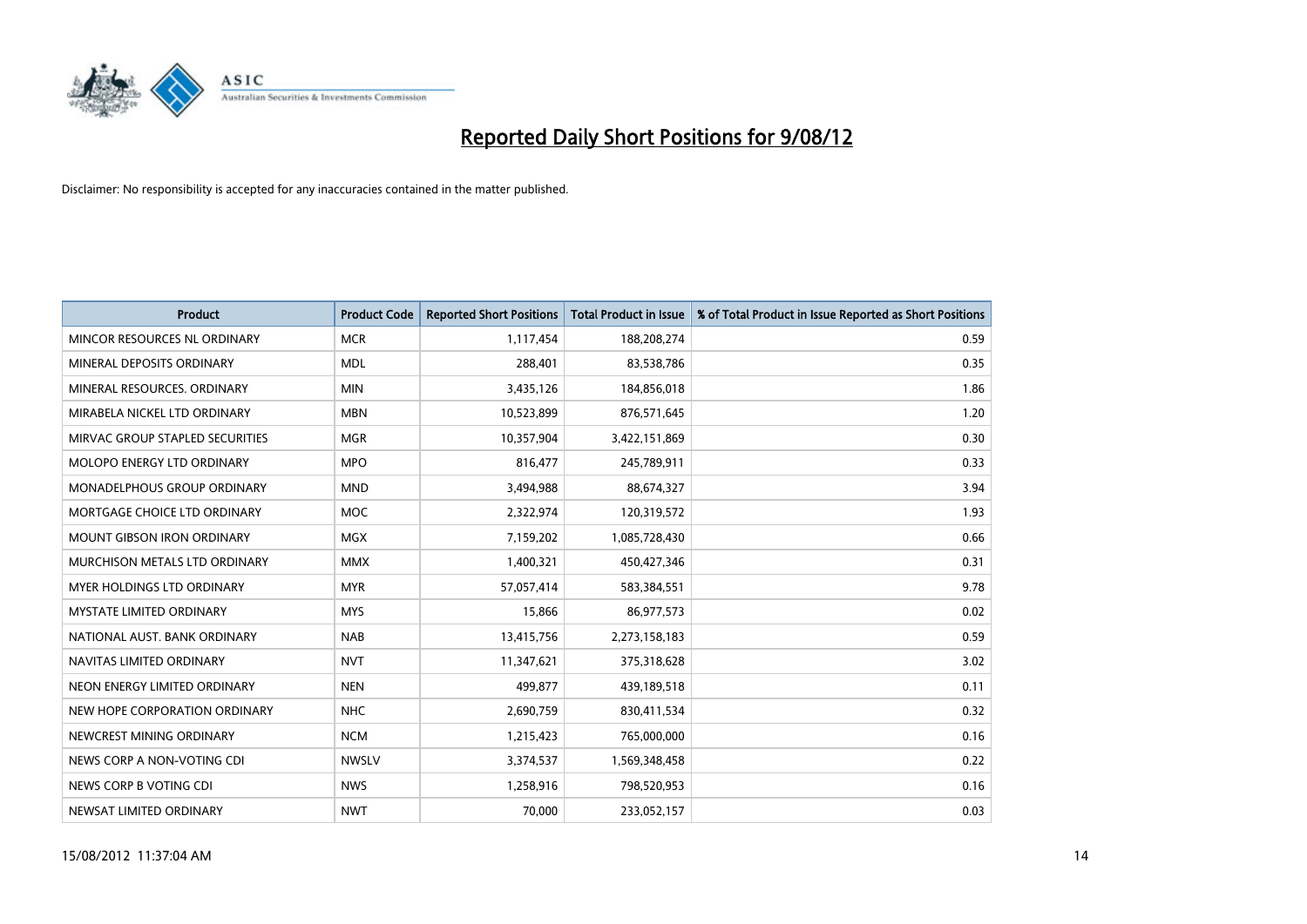

| <b>Product</b>                        | <b>Product Code</b> | <b>Reported Short Positions</b> | <b>Total Product in Issue</b> | % of Total Product in Issue Reported as Short Positions |
|---------------------------------------|---------------------|---------------------------------|-------------------------------|---------------------------------------------------------|
| NEXTDC LIMITED ORDINARY               | <b>NXT</b>          | 2,232,674                       | 150,602,388                   | 1.48                                                    |
| NEXUS ENERGY LIMITED ORDINARY         | <b>NXS</b>          | 4,077,133                       | 1,329,821,159                 | 0.31                                                    |
| NIB HOLDINGS LIMITED ORDINARY         | <b>NHF</b>          | 10,636                          | 439,004,182                   | 0.00                                                    |
| NIDO PETROLEUM ORDINARY               | <b>NDO</b>          | 115,666                         | 1,390,829,818                 | 0.01                                                    |
| NOBLE MINERAL RES ORDINARY            | <b>NMG</b>          | 4,536,497                       | 610,147,952                   | 0.74                                                    |
| NORFOLK GROUP ORDINARY                | <b>NFK</b>          | 550                             | 158,890,730                   | 0.00                                                    |
| NORTHERN IRON LTD ORDINARY            | <b>NFE</b>          | 189,487                         | 369,980,113                   | 0.05                                                    |
| NORTHERN STAR ORDINARY                | <b>NST</b>          | 2,769,676                       | 408,964,607                   | 0.68                                                    |
| NORTON GOLD FIELDS ORDINARY           | <b>NGF</b>          | 1,500,000                       | 849,580,265                   | 0.18                                                    |
| NRW HOLDINGS LIMITED ORDINARY         | <b>NWH</b>          | 783,251                         | 278,888,011                   | 0.28                                                    |
| NUFARM LIMITED ORDINARY               | <b>NUF</b>          | 5,800,924                       | 262,142,247                   | 2.21                                                    |
| OAKTON LIMITED ORDINARY               | <b>OKN</b>          | 552,443                         | 91,721,874                    | 0.60                                                    |
| OCEANAGOLD CORP. CHESS DEPOSITARY INT | <b>OGC</b>          | 343,013                         | 262,982,710                   | 0.13                                                    |
| OIL SEARCH LTD ORDINARY               | <b>OSH</b>          | 5,656,745                       | 1,331,356,047                 | 0.42                                                    |
| OM HOLDINGS LIMITED ORDINARY          | <b>OMH</b>          | 4,795,520                       | 604,105,150                   | 0.79                                                    |
| OPUS GROUP LTD ORDINARY               | <b>OPG</b>          | 879                             | 53,678,177                    | 0.00                                                    |
| ORICA LIMITED ORDINARY                | ORI                 | 1,996,058                       | 365,642,802                   | 0.55                                                    |
| ORIGIN ENERGY ORDINARY                | <b>ORG</b>          | 6,458,755                       | 1,089,633,153                 | 0.59                                                    |
| OROCOBRE LIMITED ORDINARY             | <b>ORE</b>          | 56,485                          | 103,195,029                   | 0.05                                                    |
| OROTONGROUP LIMITED ORDINARY          | <b>ORL</b>          | 239.961                         | 40,880,902                    | 0.59                                                    |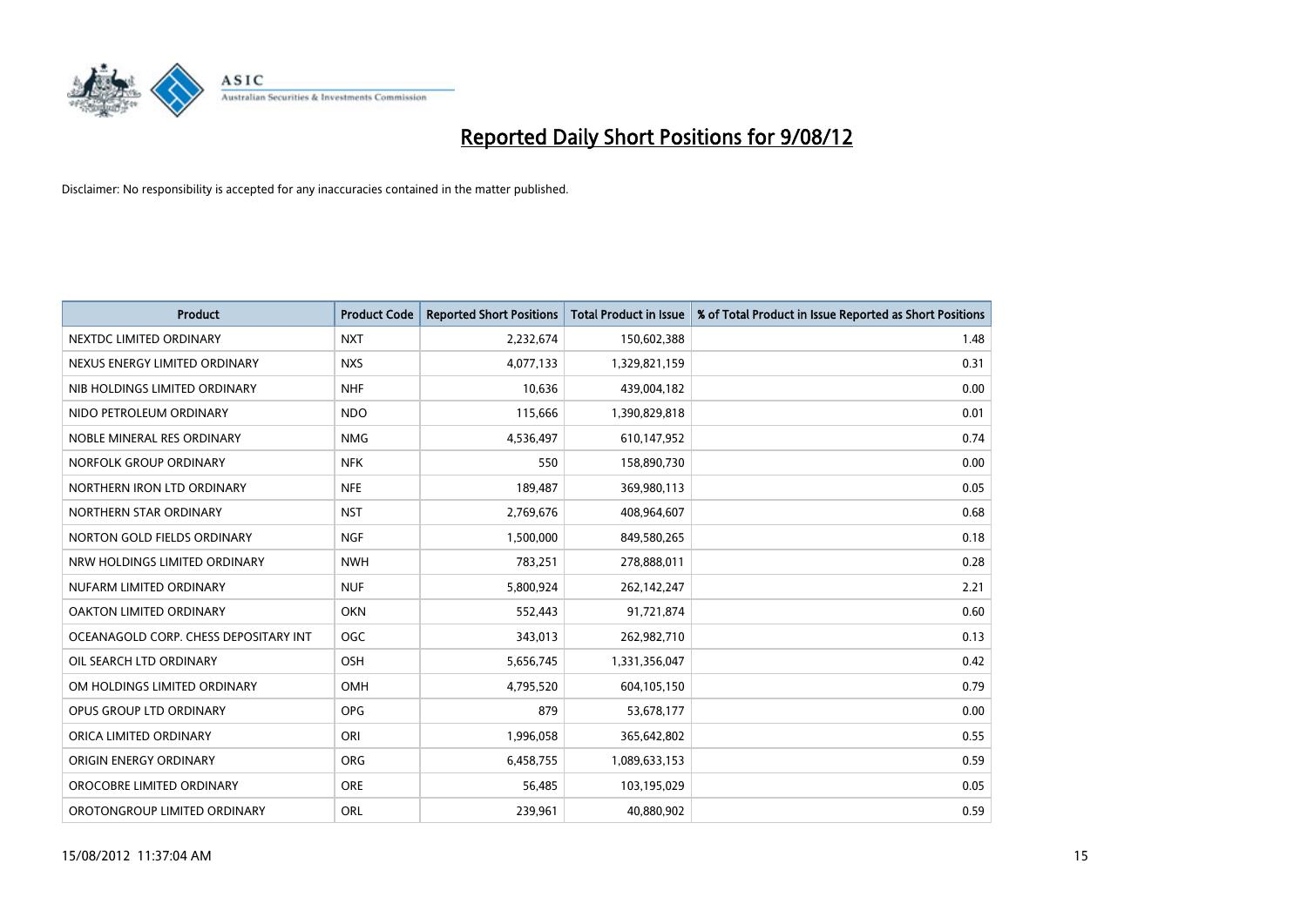

| <b>Product</b>               | <b>Product Code</b> | <b>Reported Short Positions</b> | <b>Total Product in Issue</b> | % of Total Product in Issue Reported as Short Positions |
|------------------------------|---------------------|---------------------------------|-------------------------------|---------------------------------------------------------|
| OZ MINERALS ORDINARY         | OZL                 | 7,299,307                       | 303,920,022                   | 2.40                                                    |
| PACIFIC BRANDS ORDINARY      | <b>PBG</b>          | 5,639,444                       | 912,915,695                   | 0.62                                                    |
| PALADIN ENERGY LTD ORDINARY  | <b>PDN</b>          | 67,716,869                      | 835,645,290                   | 8.10                                                    |
| PANAUST LIMITED ORDINARY     | <b>PNA</b>          | 2,202,585                       | 604,599,995                   | 0.36                                                    |
| PANCONTINENTAL OIL ORDINARY  | <b>PCL</b>          | 827,670                         | 1,123,444,094                 | 0.07                                                    |
| PANORAMIC RESOURCES ORDINARY | PAN                 | 2,302,670                       | 238,714,560                   | 0.96                                                    |
| PAPERLINX LIMITED ORDINARY   | <b>PPX</b>          | 1,666,359                       | 609,280,761                   | 0.27                                                    |
| PAPILLON RES LTD ORDINARY    | PIR                 | 508,941                         | 245,038,203                   | 0.21                                                    |
| PEET LIMITED ORDINARY        | <b>PPC</b>          | 1,247,569                       | 320,170,604                   | 0.39                                                    |
| PERILYA LIMITED ORDINARY     | PEM                 | 171,011                         | 769,316,426                   | 0.02                                                    |
| PERPETUAL LIMITED ORDINARY   | <b>PPT</b>          | 2,109,678                       | 41,980,678                    | 5.03                                                    |
| PERSEUS MINING LTD ORDINARY  | PRU                 | 10,742,356                      | 457,962,088                   | 2.35                                                    |
| PHARMAXIS LTD ORDINARY       | <b>PXS</b>          | 3,637,494                       | 307,810,989                   | 1.18                                                    |
| PLATINUM ASSET ORDINARY      | <b>PTM</b>          | 10,979,386                      | 561,347,878                   | 1.96                                                    |
| PLATINUM AUSTRALIA ORDINARY  | PLA                 | 836,127                         | 504,968,043                   | 0.17                                                    |
| PMI GOLD CORP CDI 1:1        | <b>PVM</b>          | 53,344                          | 71,705,667                    | 0.07                                                    |
| PMP LIMITED ORDINARY         | <b>PMP</b>          | 70,289                          | 323,781,124                   | 0.02                                                    |
| PREMIER INVESTMENTS ORDINARY | <b>PMV</b>          | 576,827                         | 155,260,478                   | 0.37                                                    |
| PRIMA BIOMED LTD ORDINARY    | <b>PRR</b>          | 4,350,000                       | 1,066,063,388                 | 0.41                                                    |
| PRIMARY HEALTH CARE ORDINARY | PRY                 | 14,836,629                      | 501,717,314                   | 2.96                                                    |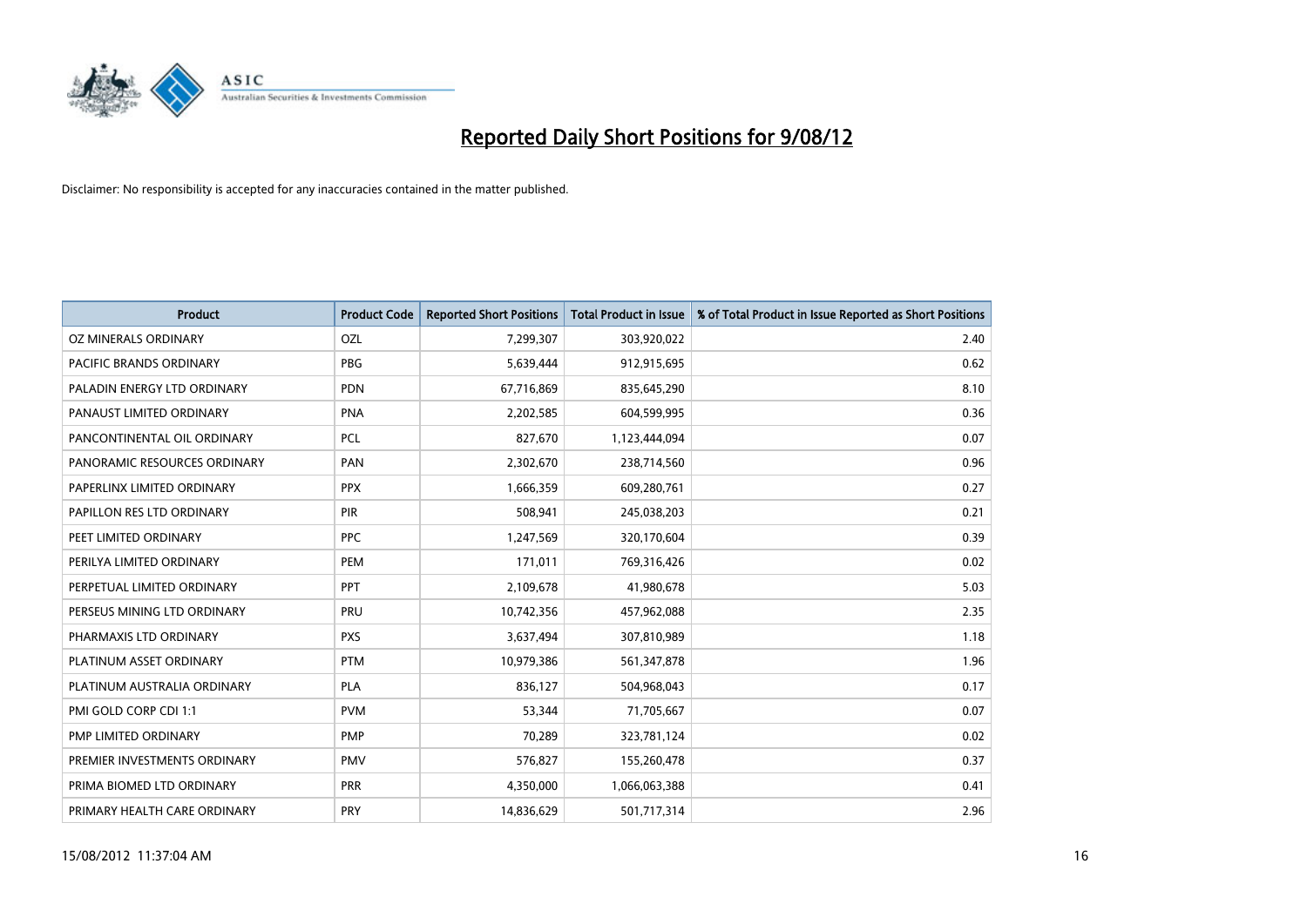

| <b>Product</b>                      | <b>Product Code</b> | <b>Reported Short Positions</b> | <b>Total Product in Issue</b> | % of Total Product in Issue Reported as Short Positions |
|-------------------------------------|---------------------|---------------------------------|-------------------------------|---------------------------------------------------------|
| PRIMEAG AUSTRALIA ORDINARY          | PAG                 | 77,589                          | 266,394,444                   | 0.03                                                    |
| PROGRAMMED ORDINARY                 | <b>PRG</b>          | 488,037                         | 118,175,280                   | 0.41                                                    |
| <b>QANTAS AIRWAYS ORDINARY</b>      | QAN                 | 12,711,244                      | 2,265,123,620                 | 0.56                                                    |
| <b>OBE INSURANCE GROUP ORDINARY</b> | <b>OBE</b>          | 53,926,787                      | 1,181,684,901                 | 4.56                                                    |
| OR NATIONAL LIMITED ORDINARY        | <b>ORN</b>          | 13,600,464                      | 2,440,000,000                 | 0.56                                                    |
| ORXPHARMA LTD ORDINARY              | <b>ORX</b>          | 188,574                         | 144,577,206                   | 0.13                                                    |
| <b>QUBE LOGISTICS HLDG ORDINARY</b> | <b>OUB</b>          | 6,157,267                       | 921,407,185                   | 0.67                                                    |
| RAMELIUS RESOURCES ORDINARY         | <b>RMS</b>          | 1,644,986                       | 336,116,949                   | 0.49                                                    |
| RAMSAY HEALTH CARE ORDINARY         | <b>RHC</b>          | 2,908,296                       | 202,081,252                   | 1.44                                                    |
| <b>RANGE RESOURCES LTD ORDINARY</b> | <b>RRS</b>          | 233,488                         | 2,118,880,660                 | 0.01                                                    |
| <b>RCR TOMLINSON ORDINARY</b>       | <b>RCR</b>          | 19,763                          | 131,444,875                   | 0.02                                                    |
| <b>REA GROUP ORDINARY</b>           | <b>REA</b>          | 272,417                         | 131,714,699                   | 0.21                                                    |
| RECKON LIMITED ORDINARY             | <b>RKN</b>          | 989,650                         | 129,488,015                   | 0.76                                                    |
| <b>RED 5 LIMITED ORDINARY</b>       | <b>RED</b>          | 141,555                         | 135,488,008                   | 0.10                                                    |
| RED EMPEROR RESOURCE ORDINARY       | <b>RMP</b>          | 4,500                           | 266,234,221                   | 0.00                                                    |
| RED FORK ENERGY ORDINARY            | <b>RFE</b>          | 1,472,840                       | 310,229,853                   | 0.47                                                    |
| REDBANK ENERGY LTD ORDINARY         | <b>AEJ</b>          | 13                              | 786,287                       | 0.00                                                    |
| REGIS RESOURCES ORDINARY            | <b>RRL</b>          | 757,581                         | 453,056,465                   | 0.17                                                    |
| RESMED INC CDI 10:1                 | <b>RMD</b>          | 2,970,600                       | 1,556,242,300                 | 0.19                                                    |
| <b>RESOLUTE MINING ORDINARY</b>     | <b>RSG</b>          | 6.760.630                       | 634,428,623                   | 1.07                                                    |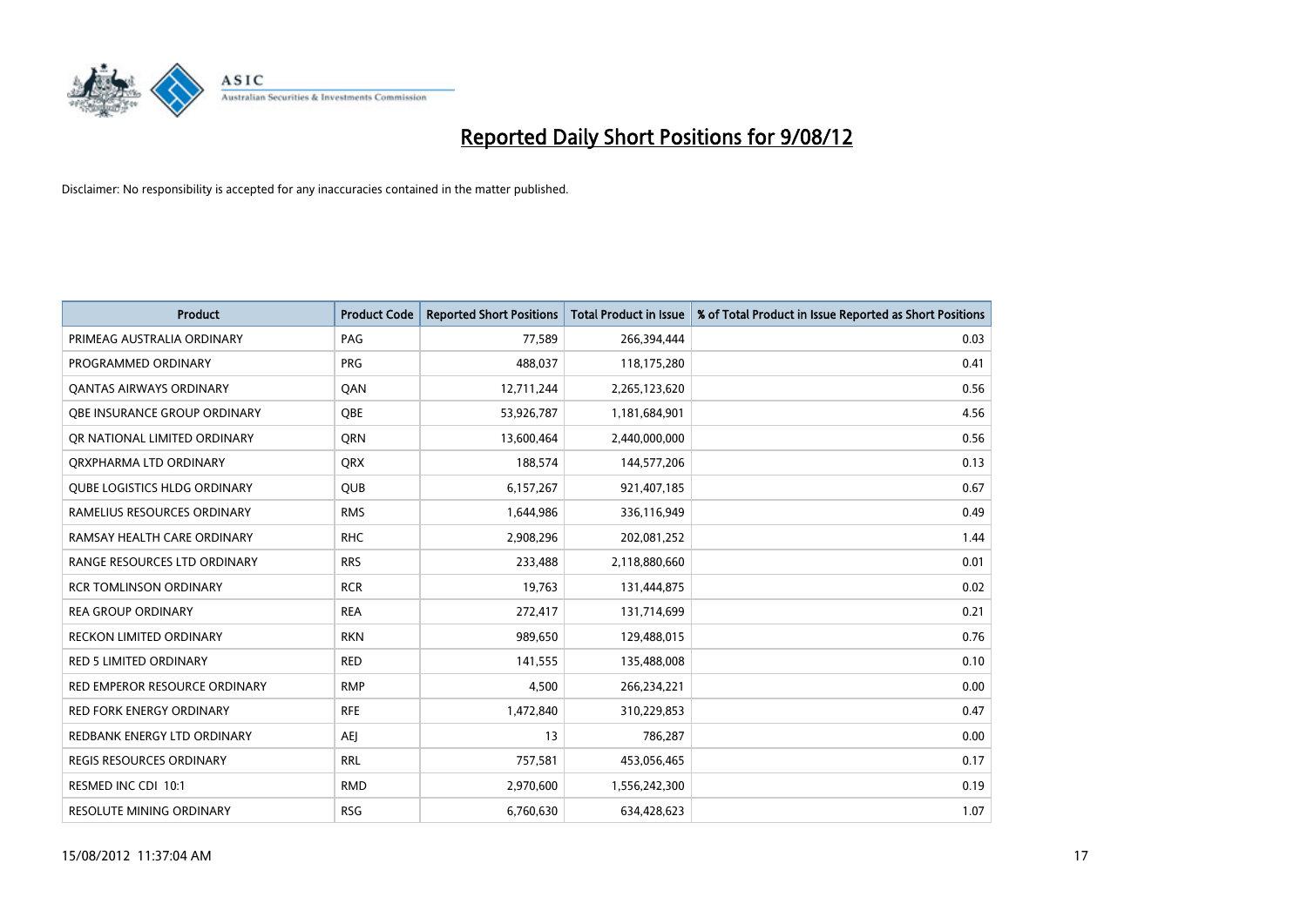

| <b>Product</b>                      | <b>Product Code</b> | <b>Reported Short Positions</b> | <b>Total Product in Issue</b> | % of Total Product in Issue Reported as Short Positions |
|-------------------------------------|---------------------|---------------------------------|-------------------------------|---------------------------------------------------------|
| <b>RESOURCE GENERATION ORDINARY</b> | <b>RES</b>          | 173                             | 262,895,652                   | 0.00                                                    |
| RETAIL FOOD GROUP ORDINARY          | <b>RFG</b>          | 16,960                          | 108,910,114                   | 0.02                                                    |
| REVERSE CORP LIMITED ORDINARY       | <b>REF</b>          | 100                             | 92,382,175                    | 0.00                                                    |
| REX MINERALS LIMITED ORDINARY       | <b>RXM</b>          | 572,014                         | 188,907,284                   | 0.30                                                    |
| <b>RHG LIMITED ORDINARY</b>         | <b>RHG</b>          | 31,776                          | 308,483,177                   | 0.01                                                    |
| <b>RIALTO ENERGY ORDINARY</b>       | <b>RIA</b>          | 958,552                         | 671,347,392                   | 0.14                                                    |
| <b>RIDLEY CORPORATION ORDINARY</b>  | <b>RIC</b>          | 4,465                           | 307,817,071                   | 0.00                                                    |
| RIO TINTO LIMITED ORDINARY          | <b>RIO</b>          | 18,633,294                      | 435,758,720                   | 4.28                                                    |
| ROC OIL COMPANY ORDINARY            | <b>ROC</b>          | 1,582,027                       | 683,235,552                   | 0.23                                                    |
| <b>RURALCO HOLDINGS ORDINARY</b>    | <b>RHL</b>          | 12,000                          | 55,019,284                    | 0.02                                                    |
| SAI GLOBAL LIMITED ORDINARY         | SAI                 | 2,568,679                       | 204,354,836                   | 1.26                                                    |
| SALMAT LIMITED ORDINARY             | <b>SLM</b>          | 3,518,540                       | 159,802,174                   | 2.20                                                    |
| SAMSON OIL & GAS LTD ORDINARY       | SSN                 | 3,966,990                       | 1,780,125,640                 | 0.22                                                    |
| SANDFIRE RESOURCES ORDINARY         | <b>SFR</b>          | 4,569,766                       | 151,557,635                   | 3.02                                                    |
| SANTOS LTD ORDINARY                 | <b>STO</b>          | 6,670,189                       | 952,988,558                   | 0.70                                                    |
| SARACEN MINERAL ORDINARY            | SAR                 | 1,900,265                       | 594,815,640                   | 0.32                                                    |
| SEDGMAN LIMITED ORDINARY            | <b>SDM</b>          | 735                             | 214,292,930                   | 0.00                                                    |
| SEEK LIMITED ORDINARY               | <b>SEK</b>          | 12,318,109                      | 337,101,307                   | 3.65                                                    |
| SENEX ENERGY LIMITED ORDINARY       | <b>SXY</b>          | 4,383,253                       | 1,138,734,837                 | 0.38                                                    |
| SERVCORP LIMITED ORDINARY           | SRV                 | 210                             | 98,440,807                    | 0.00                                                    |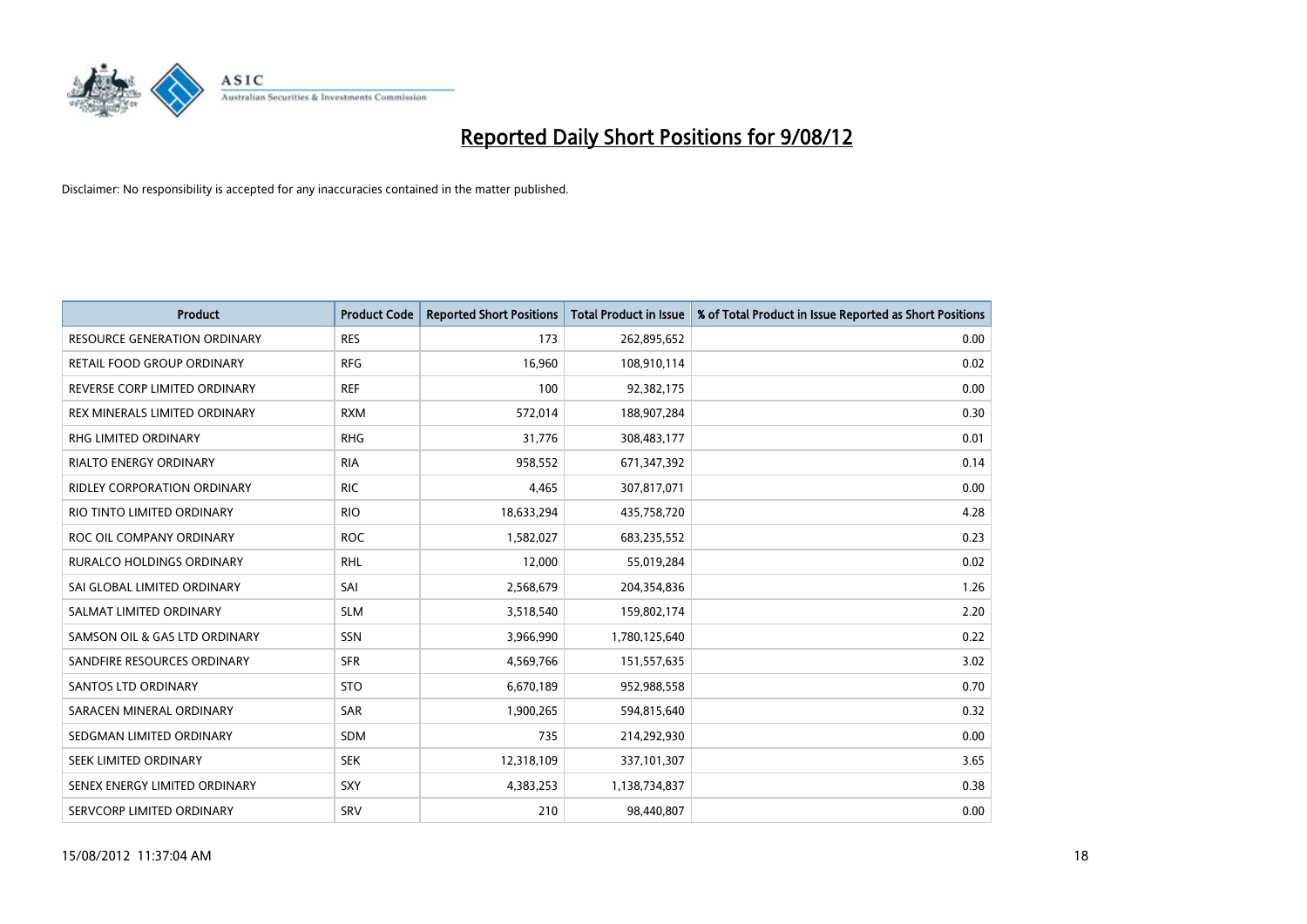

| <b>Product</b>                           | <b>Product Code</b> | <b>Reported Short Positions</b> | <b>Total Product in Issue</b> | % of Total Product in Issue Reported as Short Positions |
|------------------------------------------|---------------------|---------------------------------|-------------------------------|---------------------------------------------------------|
| SERVICE STREAM ORDINARY                  | <b>SSM</b>          | 400                             | 283,418,867                   | 0.00                                                    |
| SEVEN GROUP HOLDINGS ORDINARY            | <b>SVW</b>          | 1,425,536                       | 307,410,281                   | 0.46                                                    |
| SEVEN WEST MEDIA LTD ORDINARY            | <b>SWM</b>          | 30,293,511                      | 862,057,513                   | 3.51                                                    |
| SIGMA PHARMACEUTICAL ORDINARY            | <b>SIP</b>          | 4,918,394                       | 1,186,303,520                 | 0.41                                                    |
| SILEX SYSTEMS ORDINARY                   | <b>SLX</b>          | 657,436                         | 170,143,997                   | 0.39                                                    |
| SILVER LAKE RESOURCE ORDINARY            | <b>SLR</b>          | 5,332,859                       | 225,493,476                   | 2.36                                                    |
| SIMS METAL MGMT LTD ORDINARY             | <b>SGM</b>          | 9,107,950                       | 204,830,045                   | 4.45                                                    |
| SINGAPORE TELECOMM. CHESS DEPOSITARY INT | <b>SGT</b>          | 11,260,613                      | 154,444,714                   | 7.29                                                    |
| SIRTEX MEDICAL ORDINARY                  | <b>SRX</b>          | 43,434                          | 55,768,136                    | 0.08                                                    |
| SKILLED GROUP LTD ORDINARY               | <b>SKE</b>          | 33,326                          | 233,487,276                   | 0.01                                                    |
| SKY NETWORK ORDINARY                     | <b>SKT</b>          | 1,505                           | 389,139,785                   | 0.00                                                    |
| <b>SLATER &amp; GORDON ORDINARY</b>      | <b>SGH</b>          | 16,712                          | 168,600,731                   | 0.01                                                    |
| SMS MANAGEMENT. ORDINARY                 | <b>SMX</b>          | 879,733                         | 68,415,913                    | 1.29                                                    |
| SONIC HEALTHCARE ORDINARY                | <b>SHL</b>          | 5,918,872                       | 390,969,875                   | 1.51                                                    |
| SOUL PATTINSON (W.H) ORDINARY            | SOL                 | 14,147                          | 239,395,320                   | 0.01                                                    |
| SOUTH BOULDER MINES ORDINARY             | <b>STB</b>          | 131,843                         | 126,732,826                   | 0.10                                                    |
| SP AUSNET STAPLED SECURITIES             | <b>SPN</b>          | 5,701,973                       | 3,339,620,165                 | 0.17                                                    |
| SPARK INFRASTRUCTURE STAPLED NOTE & UNIT | SKI                 | 36,945,355                      | 1,326,734,264                 | 2.78                                                    |
| SPDR 200 FUND ETF UNITS                  | <b>STW</b>          | $\mathbf{1}$                    | 52,059,567                    | 0.00                                                    |
| SPECIALTY FASHION ORDINARY               | <b>SFH</b>          | 2,440,932                       | 192,236,121                   | 1.27                                                    |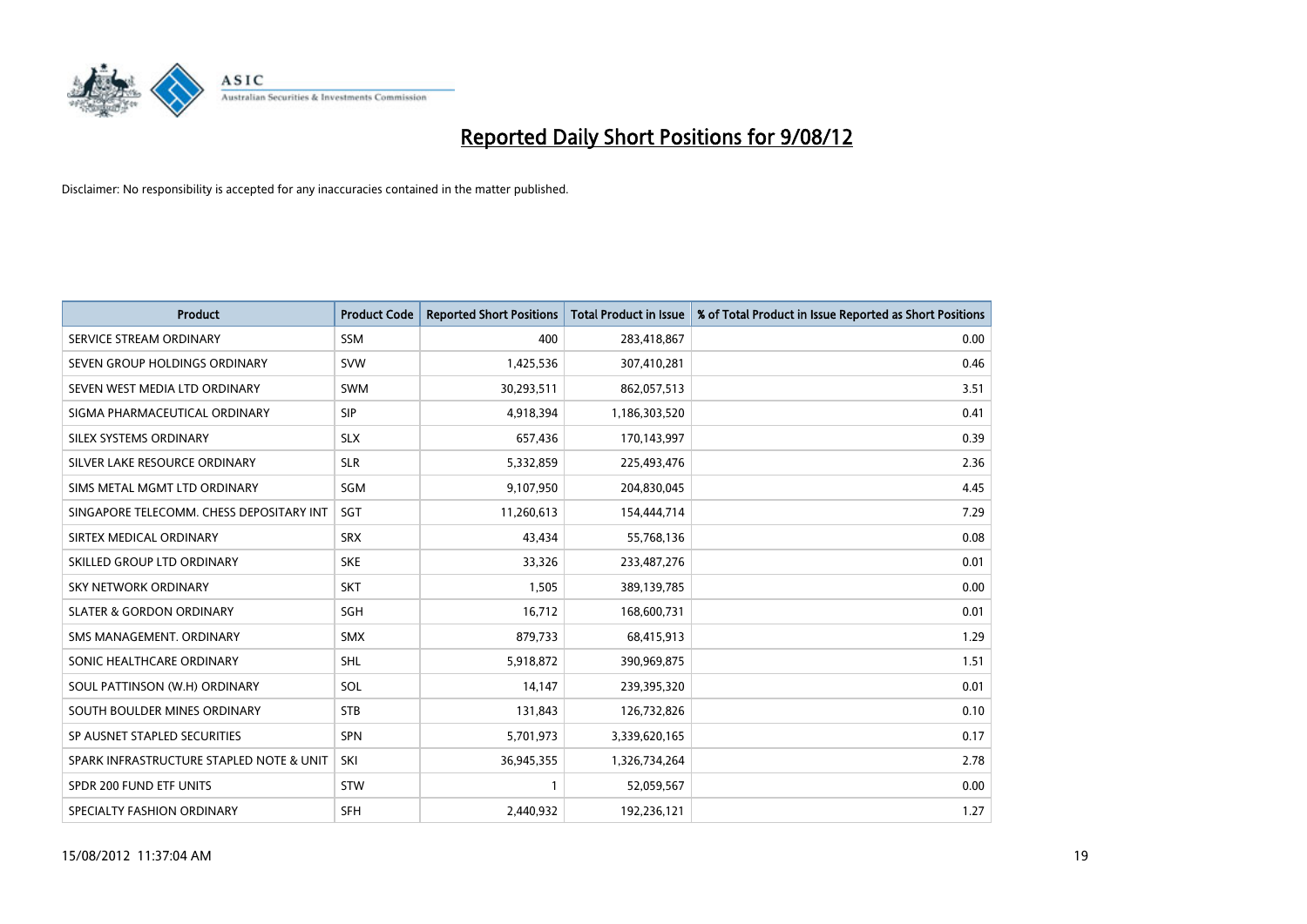

| <b>Product</b>                   | <b>Product Code</b> | <b>Reported Short Positions</b> | <b>Total Product in Issue</b> | % of Total Product in Issue Reported as Short Positions |
|----------------------------------|---------------------|---------------------------------|-------------------------------|---------------------------------------------------------|
| SPOTLESS GROUP LTD ORDINARY      | SPT                 | 1,740,478                       | 266,712,743                   | 0.65                                                    |
| ST BARBARA LIMITED ORDINARY      | <b>SBM</b>          | 10,206,708                      | 325,615,389                   | 3.13                                                    |
| STANMORE COAL LTD ORDINARY       | <b>SMR</b>          | 32,870                          | 179,409,108                   | 0.02                                                    |
| STARPHARMA HOLDINGS ORDINARY     | SPL                 | 2,256,661                       | 281,690,401                   | 0.80                                                    |
| STHN CROSS MEDIA ORDINARY        | <b>SXL</b>          | 9,493,435                       | 704,594,449                   | 1.35                                                    |
| STOCKLAND UNITS/ORD STAPLED      | SGP                 | 10,635,660                      | 2,203,547,228                 | 0.48                                                    |
| STRAITS RES LTD. ORDINARY        | SRO                 | 84,430                          | 456,529,474                   | 0.02                                                    |
| STW COMMUNICATIONS ORDINARY      | SGN                 | 26,214                          | 362,798,351                   | 0.01                                                    |
| SUNCORP GROUP LTD ORDINARY       | <b>SUN</b>          | 11,283,194                      | 1,286,600,980                 | 0.88                                                    |
| SUNDANCE RESOURCES ORDINARY      | <b>SDL</b>          | 13,998,353                      | 3,049,577,034                 | 0.46                                                    |
| SUNLAND GROUP LTD ORDINARY       | <b>SDG</b>          | 18,391                          | 196,717,811                   | 0.01                                                    |
| SUPER RET REP LTD ORDINARY       | <b>SUL</b>          | 1,625,887                       | 196,172,971                   | 0.83                                                    |
| SYD AIRPORT STAPLED US PROHIBIT. | SYD                 | 16,286,538                      | 1,861,210,782                 | 0.88                                                    |
| SYRAH RESOURCES ORDINARY         | <b>SYR</b>          | 33,755                          | 126,723,021                   | 0.03                                                    |
| TABCORP HOLDINGS LTD ORDINARY    | <b>TAH</b>          | 10,474,347                      | 730,113,969                   | 1.43                                                    |
| TANAMI GOLD NL ORDINARY          | <b>TAM</b>          | 344,781                         | 261,132,677                   | 0.13                                                    |
| TAP OIL LIMITED ORDINARY         | <b>TAP</b>          | 578,724                         | 241,295,311                   | 0.24                                                    |
| TASSAL GROUP LIMITED ORDINARY    | <b>TGR</b>          | 16,045                          | 146,304,404                   | 0.01                                                    |
| TATTS GROUP LTD ORDINARY         | <b>TTS</b>          | 7,669,710                       | 1,362,919,733                 | 0.56                                                    |
| <b>TECHNOLOGY ONE ORDINARY</b>   | <b>TNE</b>          | 60                              | 304,980,455                   | 0.00                                                    |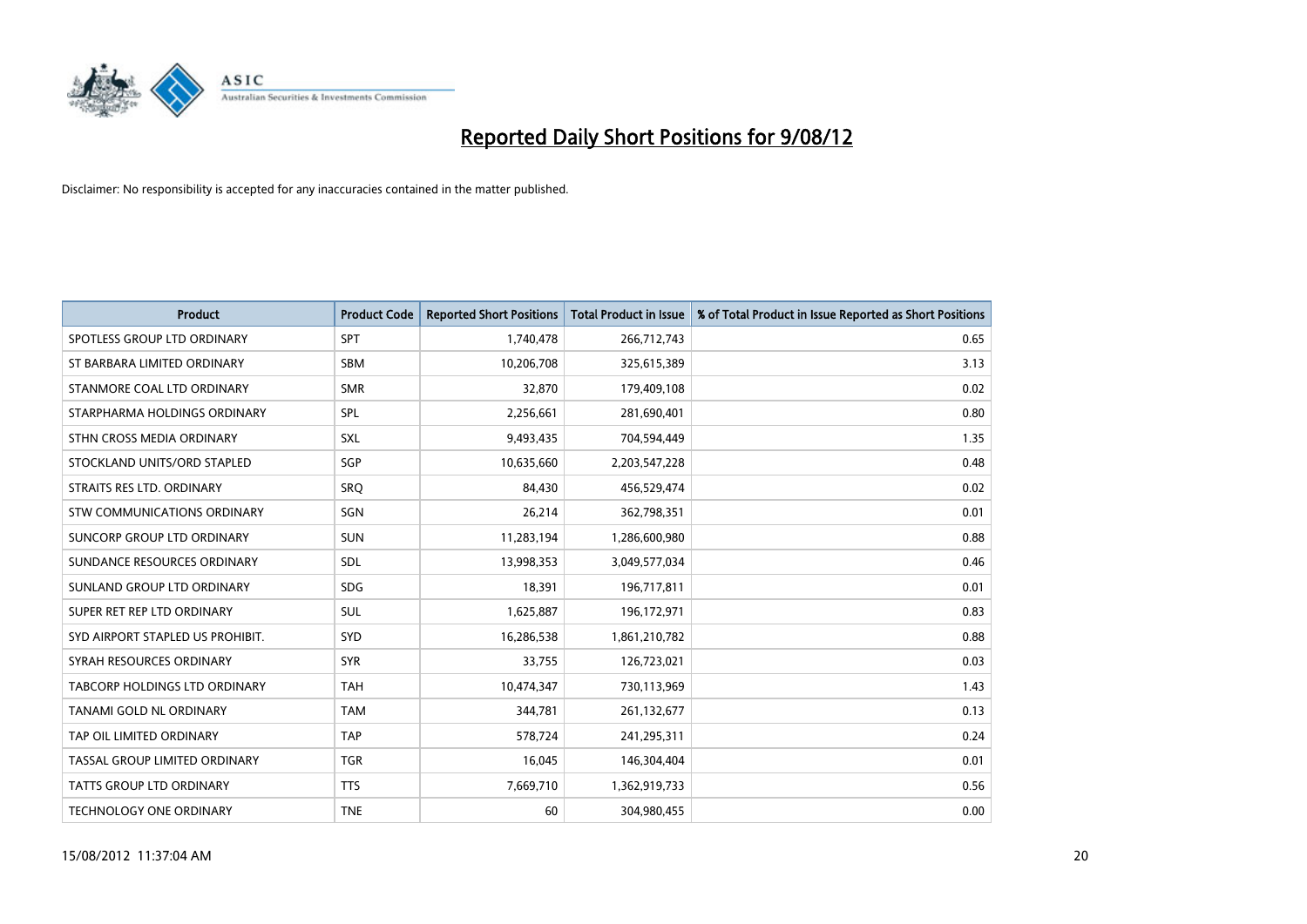

| <b>Product</b>                       | <b>Product Code</b> | <b>Reported Short Positions</b> | <b>Total Product in Issue</b> | % of Total Product in Issue Reported as Short Positions |
|--------------------------------------|---------------------|---------------------------------|-------------------------------|---------------------------------------------------------|
| <b>TELECOM CORPORATION ORDINARY</b>  | <b>TEL</b>          | 18,101,062                      | 1,856,780,364                 | 0.97                                                    |
| TELSTRA CORPORATION. ORDINARY        | <b>TLS</b>          | 30,420,197                      | 12,443,074,357                | 0.24                                                    |
| TEN NETWORK HOLDINGS ORDINARY        | <b>TEN</b>          | 83,182,823                      | 1,437,204,873                 | 5.79                                                    |
| TERANGA GOLD CORP CDI 1:1            | <b>TGZ</b>          | 122,032                         | 162,197,999                   | 0.08                                                    |
| TEXON PETROLEUM LTD ORDINARY         | <b>TXN</b>          | 137,928                         | 245,039,848                   | 0.06                                                    |
| TFS CORPORATION LTD ORDINARY         | <b>TFC</b>          | 28.449                          | 279,621,829                   | 0.01                                                    |
| THAKRAL HOLDINGS GRP ORDINARY/UNIT   | <b>THG</b>          | 100                             | 585,365,014                   | 0.00                                                    |
| THE REJECT SHOP ORDINARY             | <b>TRS</b>          | 2,712,347                       | 26,092,220                    | 10.40                                                   |
| THORN GROUP LIMITED ORDINARY         | <b>TGA</b>          | 198,765                         | 146,374,703                   | 0.14                                                    |
| <b>TIGER RESOURCES ORDINARY</b>      | <b>TGS</b>          | 1,410,637                       | 673,470,269                   | 0.21                                                    |
| TOLL HOLDINGS LTD ORDINARY           | <b>TOL</b>          | 16,940,927                      | 717,133,875                   | 2.36                                                    |
| TOX FREE SOLUTIONS ORDINARY          | <b>TOX</b>          | 20,314                          | 115,311,608                   | 0.02                                                    |
| TPG TELECOM LIMITED ORDINARY         | <b>TPM</b>          | 2,315,319                       | 793,808,141                   | 0.29                                                    |
| <b>TRADE ME GROUP ORDINARY</b>       | <b>TME</b>          | 61,482                          | 395,745,510                   | 0.02                                                    |
| TRANSFIELD SERVICES ORDINARY         | <b>TSE</b>          | 4,488,893                       | 520,790,618                   | 0.86                                                    |
| TRANSPACIFIC INDUST, ORDINARY        | <b>TPI</b>          | 6,474,462                       | 1,578,479,491                 | 0.41                                                    |
| TRANSURBAN GROUP TRIPLE STAPLED SEC. | <b>TCL</b>          | 7,298,563                       | 1,458,321,112                 | 0.50                                                    |
| TREASURY WINE ESTATE ORDINARY        | <b>TWE</b>          | 14,956,895                      | 647,227,144                   | 2.31                                                    |
| TROY RESOURCES LTD ORDINARY          | <b>TRY</b>          | 188,714                         | 89,462,649                    | 0.21                                                    |
| UGL LIMITED ORDINARY                 | UGL                 | 7,584,323                       | 166,315,038                   | 4.56                                                    |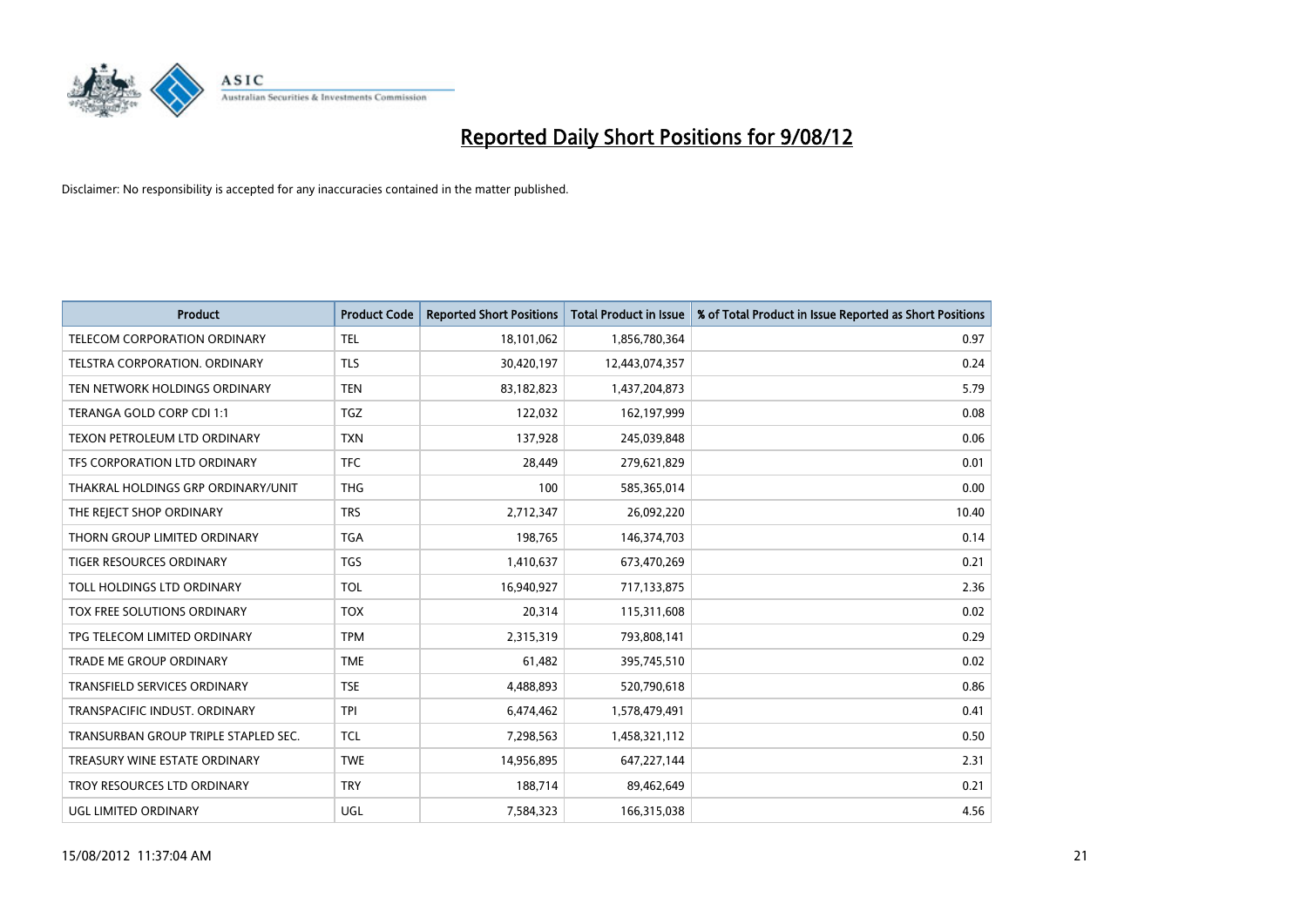

| <b>Product</b>                         | <b>Product Code</b> | <b>Reported Short Positions</b> | <b>Total Product in Issue</b> | % of Total Product in Issue Reported as Short Positions |
|----------------------------------------|---------------------|---------------------------------|-------------------------------|---------------------------------------------------------|
| UNILIFE CORPORATION CDI 6:1            | <b>UNS</b>          | 186,653                         | 253,466,532                   | 0.07                                                    |
| UXC LIMITED ORDINARY                   | <b>UXC</b>          | 3,538                           | 305,585,913                   | 0.00                                                    |
| <b>VENTURE MINERALS ORDINARY</b>       | <b>VMS</b>          | 125,674                         | 232,468,592                   | 0.05                                                    |
| <b>VIRGIN AUS HLDG LTD ORDINARY</b>    | <b>VAH</b>          | 20,558,923                      | 2,210,197,600                 | 0.93                                                    |
| VITERRA INC CDI 1:1                    | <b>VTA</b>          | 10                              | 68,629,939                    | 0.00                                                    |
| <b>VOCUS COMMS LTD ORDINARY</b>        | <b>VOC</b>          | 66,440                          | 74,359,392                    | 0.09                                                    |
| WAH NAM INT HLDG LTD ORDINARY          | <b>WNI</b>          | 2,084,942                       | 7,175,039,665                 | 0.03                                                    |
| WATPAC LIMITED ORDINARY                | <b>WTP</b>          | 234,054                         | 184,332,526                   | 0.13                                                    |
| <b>WDS LIMITED ORDINARY</b>            | <b>WDS</b>          | 7                               | 144,740,614                   | 0.00                                                    |
| WEBIET LIMITED ORDINARY                | <b>WEB</b>          | 158,700                         | 71,065,929                    | 0.22                                                    |
| <b>WESFARMERS LIMITED ORDINARY</b>     | <b>WES</b>          | 31,391,753                      | 1,006,514,440                 | 3.12                                                    |
| WESFARMERS LIMITED PARTIALLY PROTECTED | <b>WESN</b>         | 30,330                          | 150,557,722                   | 0.02                                                    |
| <b>WESTERN AREAS NL ORDINARY</b>       | <b>WSA</b>          | 10,200,492                      | 179,735,899                   | 5.68                                                    |
| WESTERN DESERT RES. ORDINARY           | <b>WDR</b>          | 297,270                         | 234,819,203                   | 0.13                                                    |
| WESTFIELD GROUP ORD/UNIT STAPLED SEC   | <b>WDC</b>          | 5,224,486                       | 2,260,505,450                 | 0.23                                                    |
| WESTFIELD RETAIL TST UNIT STAPLED      | <b>WRT</b>          | 42,738,508                      | 3,054,166,195                 | 1.40                                                    |
| WESTPAC BANKING CORP ORDINARY          | <b>WBC</b>          | 49,964,088                      | 3,080,007,564                 | 1.62                                                    |
| WHITE ENERGY COMPANY ORDINARY          | <b>WEC</b>          | 1,140,033                       | 322,974,494                   | 0.35                                                    |
| <b>WHITEHAVEN COAL ORDINARY</b>        | <b>WHC</b>          | 16,794,125                      | 1,013,190,387                 | 1.66                                                    |
| WINDIMURRA VANADIUM ORDINARY           | <b>WVL</b>          | 163,685                         | 154,278,674                   | 0.11                                                    |